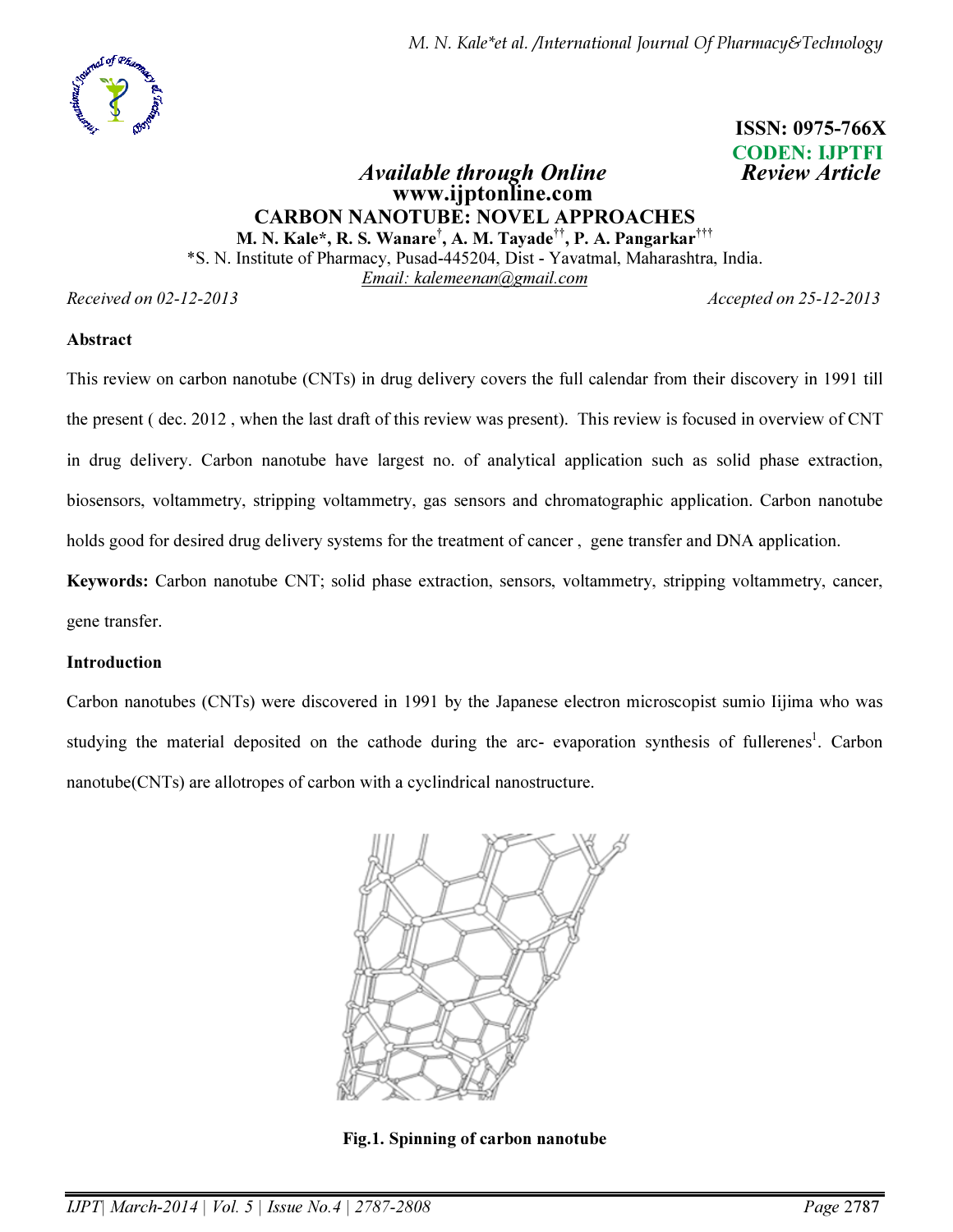M. N. Kale\*et al. /International Journal Of Pharmacy&Technology Nanotubes have been constructed with length to diameter ratio of upto 132,000,000:1<sup>2</sup>. Nanotubes are members of the fullerenes structural family. Their name derived from their long hollow structure with the walls formed by oneatom – thick sheets of carbon, called grapheme.



Fig.2. Schematic of the honeycomb structure of a graphene sheet.

Graphene is made up of benzene – type hexagonal rings of carbon atoms. Carbon nanotube ranges from 1to100nm in diameter. Carbon nanotube's diameter can be measured under the electron microscope using nanoscale.



Fig.3. Powder of carbon nanotube.

The chemical bonding of nanotube is composed entirely of  $sp^2$  bonds. These bonds, which are stronger than the  $sp^3$ bonds found in alkanes and diamonds provide nanotubes with their unique strength. Nanotubes are categorized as single-walled nanotube (SWCNTs) and multiwalled nanotube (MWCNTs). Nanotubes have the simplest chemical composition and atomic-bond configuration, but of the nanochemicals, they exihibit the most extreme diversity in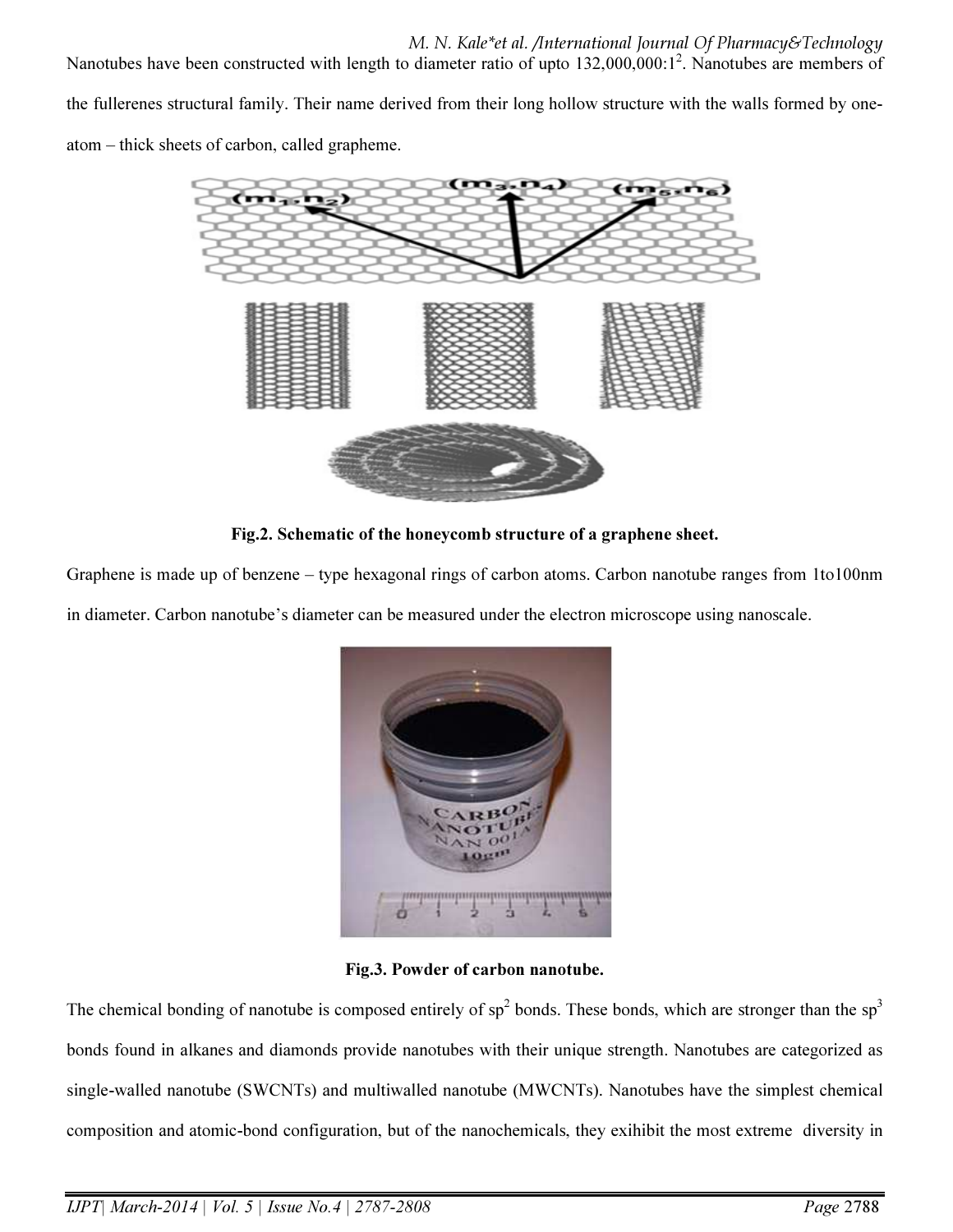M. N. Kale\*et al. /International Journal Of Pharmacy&Technology structure and structure – dependent properties  $3,4$ . Depending on their chirality (i.e. the chiral angle between carbon hexagons and the tube axis), SWCNTs can be metal or semiconductors. CNTs also exhibit mechanical and thermal properties.

### Types of carbon nanotubes

Carbon nanotube are divided into two types

### 1) Single – walled carbon nanotube: (SWCNTs)

SWCNTs is formed by rolling a sheet of graphene into a cyclinder along an (m,n) lattice vector in the graphene plane . These can be imagined perfect graphene sheets in which graphene being the same poly- aromatic monoatomic layer made of hexagonal display of  $sp^2$  hybridized carbon atoms, rolled up into a cyclinder, with the hexagonal rings put in contact to join seamlessly $5.6,7$ 



Fig.4. single walled CNTs

The (m,n) indices determine the diameter and chirality, which are key parameter of a nanotube . Strength and stifness it's depends upon the diameter of nanotube. The ideal diameter of the ideal nanotube can be calculated by following formula.

$$
d = \frac{a}{\pi} \sqrt{(n^2 + nm + m^2)}.
$$

Where,

d- diameter

a-const.(o.246)

n,m- indices

The typical diameter of 1.5nm SWCNTs have a diameter of close to 1 nanometer , with a tube length that can be many millions of times longer . The structure of SWCNTs can be by wrapped a one – atom – thick layer of graphite called graphene into sealess cyclinder.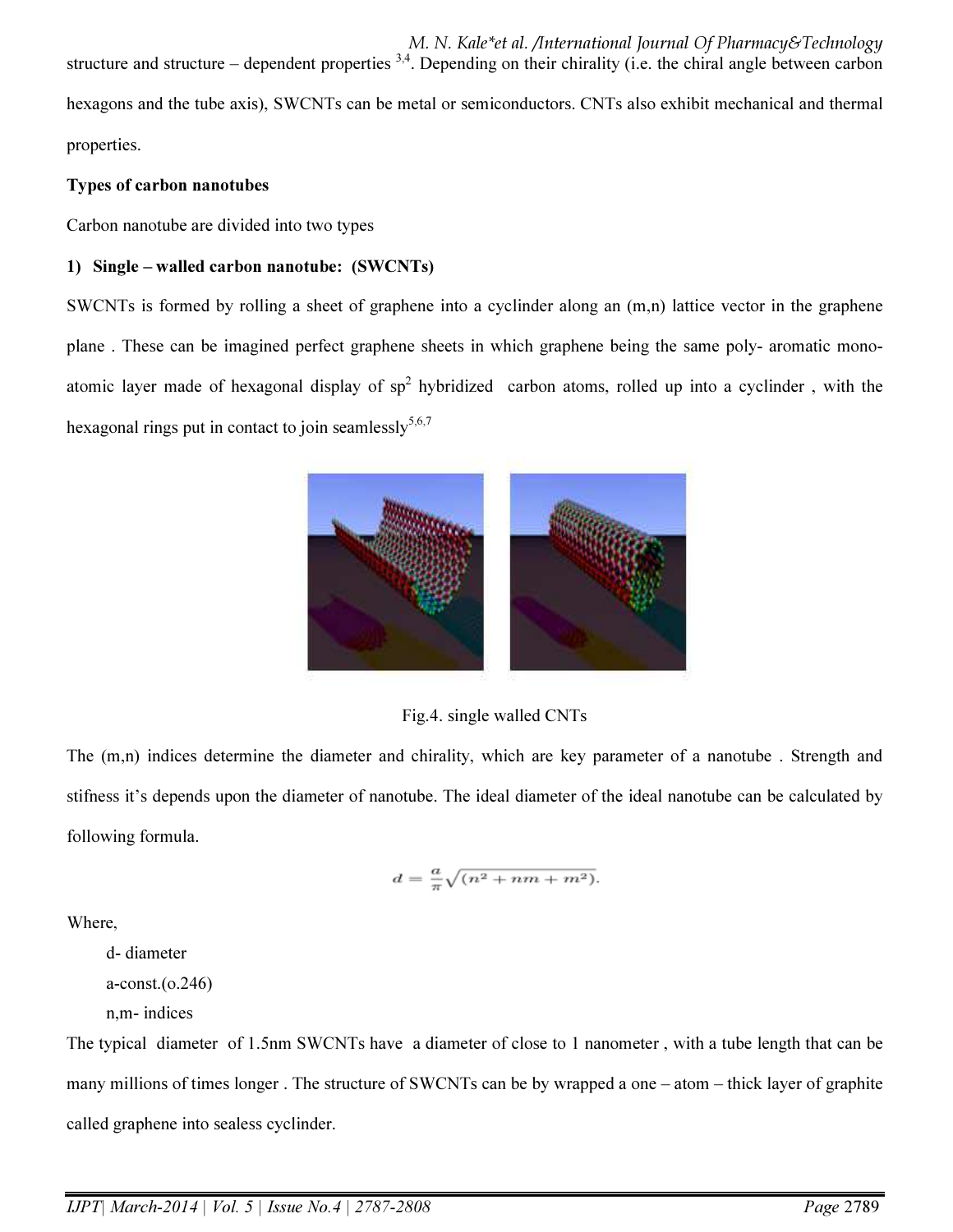# 2) Multi -walled carbon nanotube (MWCNTs) :

The MWCNTs consists of multi walled graphene sheet rolled up in concentric CNTs , filling each other's inner cavities to end up with nanotube. The intertube distance is in a MWCNTs is approximately that of inter- graphene distance in turbostratics poly aromatic solids and hence these MWCNTs are more stronger in their strength in comparisons to SWCNTs . SWCNTs are graphene sheet rolled up into a tube with nanodimensions<sup>8,9</sup>.



Fig.5. Multiwalled carbon nanotube.

MWCNTs tends to have diameter in the range 2-100nm.

### Method of production of CNTs

There are three method for production of carbon nanotube

### 1) Arc discharge :

Arc discharge initially used to produce C60 fullerenes , is the most common and easiest way to produce CNTs. This method creates CNTs through arc- vaporization of two carbon rods placed end to end , separated by approximately 1mm, in an enclosure that is usually filled with inert gas at low pressure. Adirect current of between 50 and 700mbar, After applying a dc arc voltage between two separated graphite rods by modifying SiC powder production apparatus, the evaporated anode generates fullerenes in the form of soot in the chamber, and apart of the evaporated anode is deposited on the cathode.When a graphite rod that contains metal catalyst(Fe, Co, etc.) is used as the anode, being the cathode pure graphite, SWCNT<sup>10</sup> have been generated instead of MWCNT. Large-scale synthesis of MWCNT by arc-discharge was achieved in helium atmosphere. The arcdischarge evaporation of pure graphite rods have been carried out not only in ambient gases like helium or argon but also in methane 39. It was found that methane is the best gas for the synthesis of MWCNTs. This is due to the thermal decomposition of methane producing hydrogen  $(2CH_4C_2H_23H_2)$  that achieves higher temperature and activity compared to inert gases such as He or Ar. The effectiveness of hydrogen in the synthesis of MWCNT was reported  $^{11}$ Fig 6.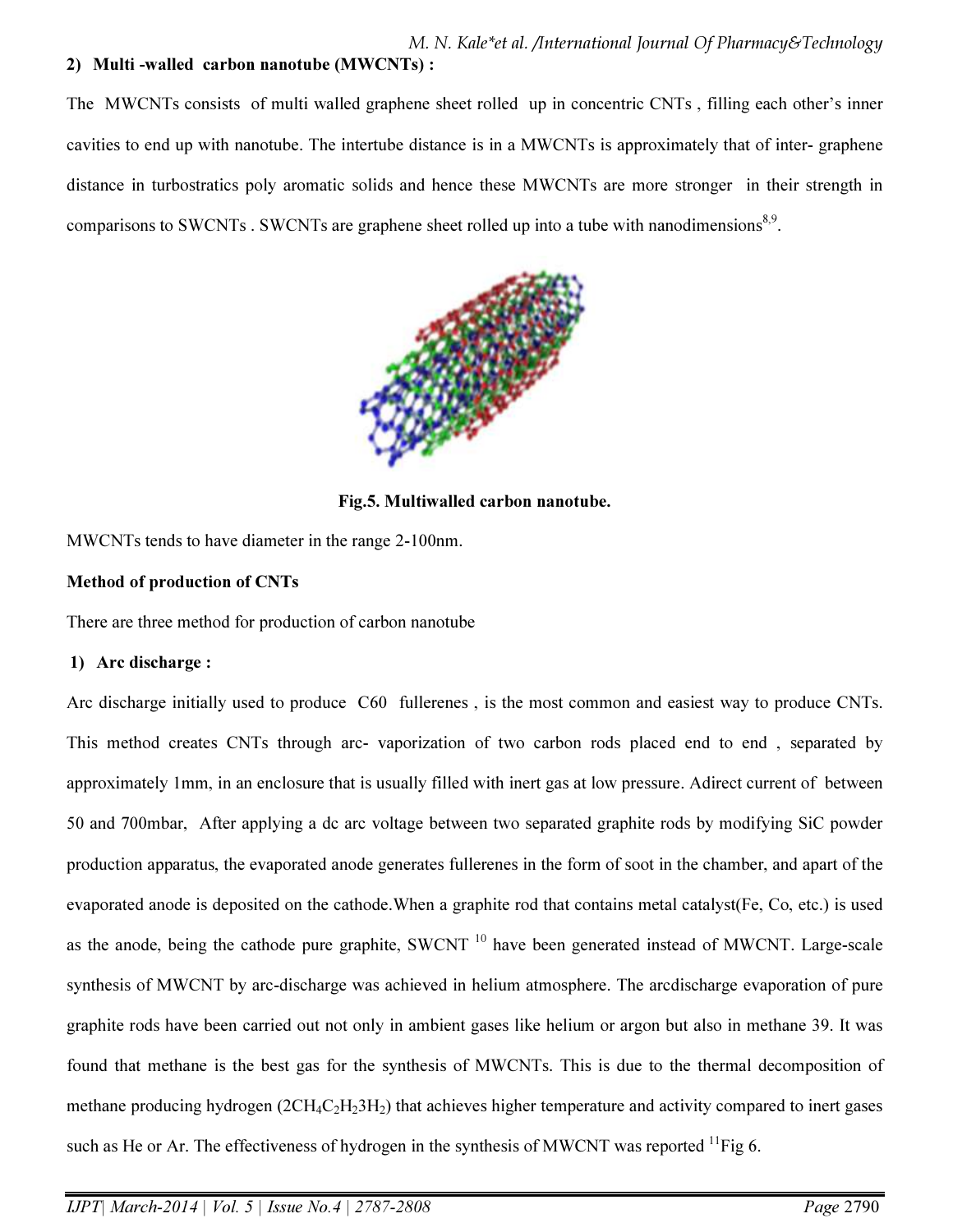

Fig.6.Diagrammatical representation of arc discharge setup for synthesis and growth of nanotube. Advantage : This method is easy once.

Disadvantage: Soot is form

Drawback : Method is the purification of CNTs . Removal of non-nanotube carbon and metal catalyst material is much more expensive than production it's self.

The yield for this method is up to 30% by weight and it produces both single- and multi-walled nanotubes with lengths of up to 50 micrometers with few structural defects.<sup>12</sup>

### 2) Laser ablation

This method developed for production of fullerene and CNTs. This method is widely used for production of SWCNTs. The laser is suitable for material with a high boiling temp. such as carbon as the energy density of laser is much higher than that of other vaporization devices. A laser beam of  $CO<sub>2</sub>$  is passed onto the target located in the centre of a quartz tube furnace. Then target is vaporized in high temp. and then large size CNTs are formed , it breaks in small particles SWCNTs are formed and it collect in special collector. The material is produced by this method appears as a mat of ropes , 10-20nm in diameter and upto 100um or more in length.



Fig.7. Digrammatical representation of laser ablation setup for synthesis and growth of nanotube.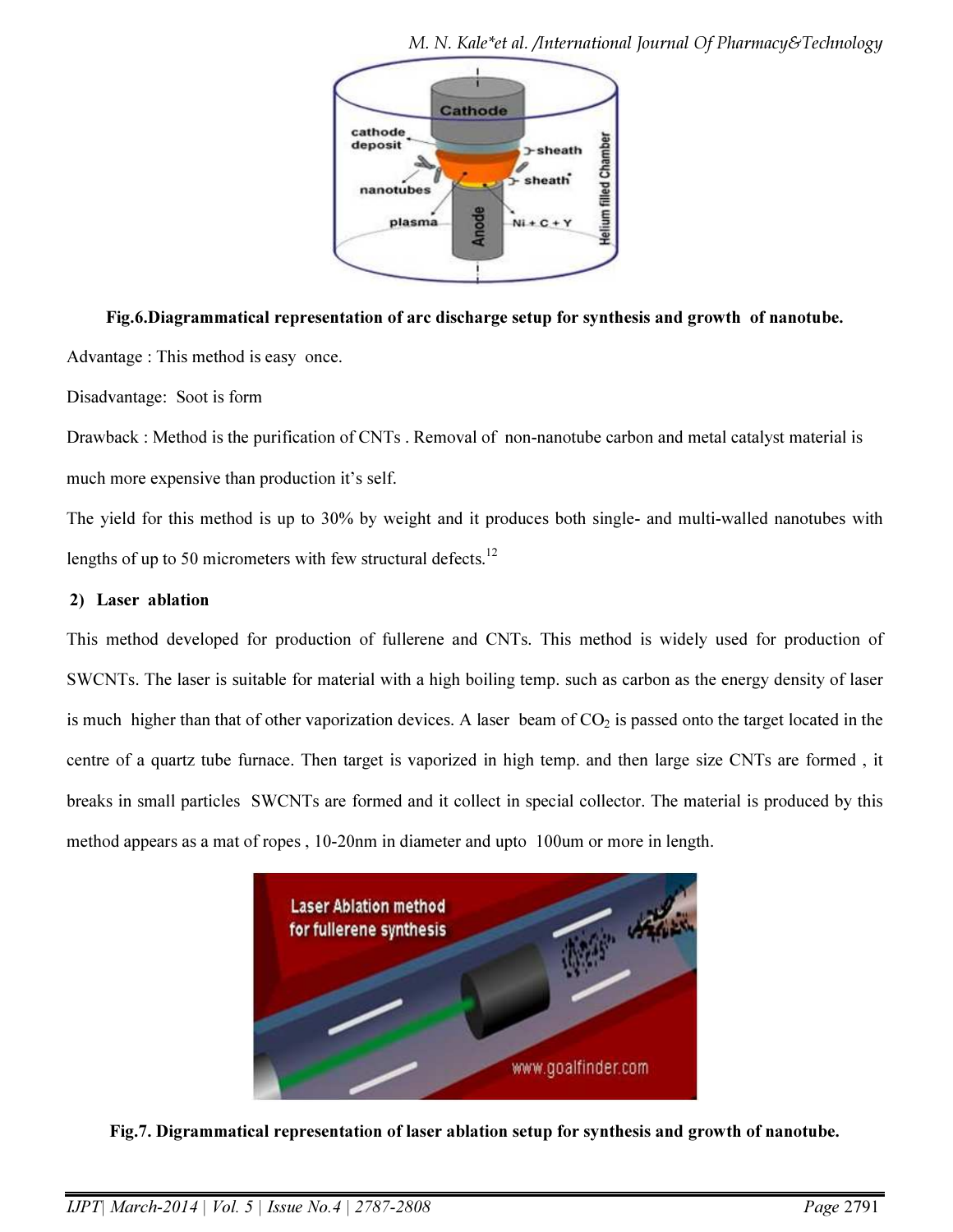M. N. Kale\*et al. /International Journal Of Pharmacy&Technology Advantages : High quality of SWCNTs regarding the diameter growth control.

The change the temp. of the furnance, catalytic metal and flow rate directly affects the SWCNTs diameter <sup>13</sup>. The laser ablation method yields around 70% and produces primarily single-walled carbon nanotubes with a controllable diameter determined by the reaction temperature. However, it is more expensive than either arc discharge or chemical vapor deposition.<sup>12</sup>

#### 3) Chemical vapour deposition

The first two method , arc discharge and laser ablation have the drawback that they do not allow the location and alignment of the synthesized CNTs to be controlled . This method can be avoided by the chemical vapour deposition (CVD) which is another popular method using hydrocarbon vapour (eg. Methane) which is thermally decomposed in the presence of a metal catalyst. The method is also known as thermal or catalytic CVD. Chemical vapour deposition (CVD) utilizes hydrocarbon gases as sources for carbon atoms and metal catalyst particles as "seeds" for nanotube growth that takes place at relatively lower temperatures (500–1000  $\,$  C)<sup>14</sup>. CVD is a simple and economic technique for synthesizing CNTs at the cost of crystallinity. In fact, CVD has been used for producing carbon filaments and fibers since 1959. The process involves passing a hydrocarbon vapour through a tube furnace in which a catalyst material is present at sufficiently high temperature to decompose the hydrocarbon. CNTs grow over the catalyst and are collected upon cooling the system to room temperature. CNTs have been successfully synthesised also using organometallic catalyst precursors. The three main parameters for CNT growth in CVD are type of hydrocarbon, type of catalyst and growth temperature. Apart from large scale production, CVD also offers the possibility of the production of single CNT for use as probe tips in atomic force microscopy (AFM) . The tips produced are smaller than mechanically assembled ones, thus significantly improving resolution of AFM. Fig.8.



Fig.8. Digrammatical representation of chemical vapour decomposition setup for synthesis and growth of CNTs.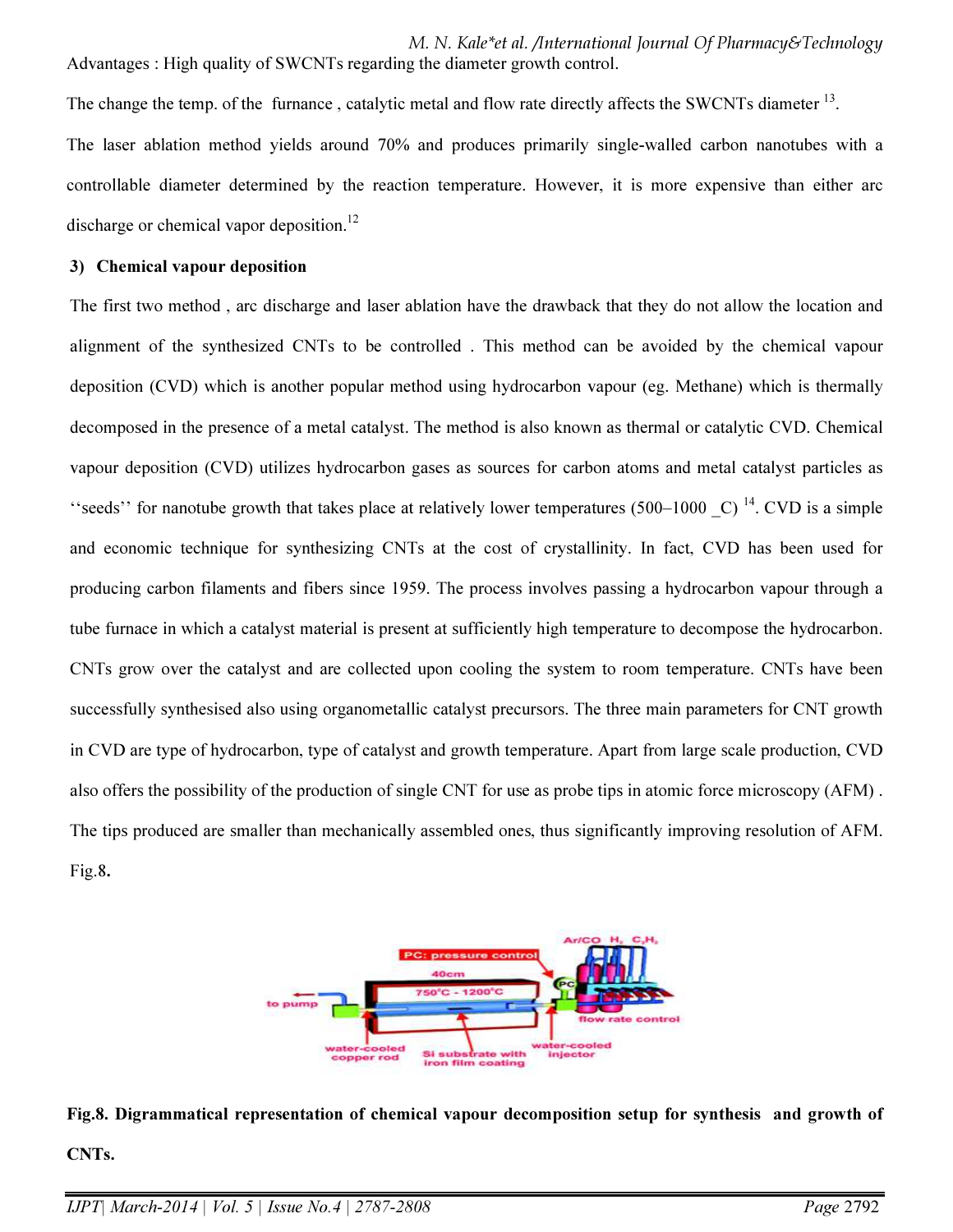### Purification of CNTs:<sup>15</sup>

Nanotubes usually contain a large amount of impurities such as metal particles, amorphous carbon , and multishell . There are different steps in purification of nanotube

#### 1) Air oxidation

The carbon nanotubes are having less purity,the average purity is about 5- 10%. So purification is needed before attachment of drugs onto CNTs. Airoxidation is useful in reducing the amount of amorphous carbon and metal catalyst particles (Ni, Y). Optimal oxidation condition is found to be at 673 k for 40 min.



Figure 9. Air oxidation (5-10%, at 673 k for 40 min.)

### Acid Refluxing

Refluxing the sample in strong acid is effective in reducing the amount of metal particles and amorphous carbon. Different acids used were hydrochloric acid (HCl), nitric acid (HNO<sub>3</sub>) and sulphuric acid (H<sub>2</sub>SO<sub>4</sub>), but HCl was identified to be the ideal refluxing acid.



Figure 10. Acid refluxing (HCl,HNO3,H2SO4)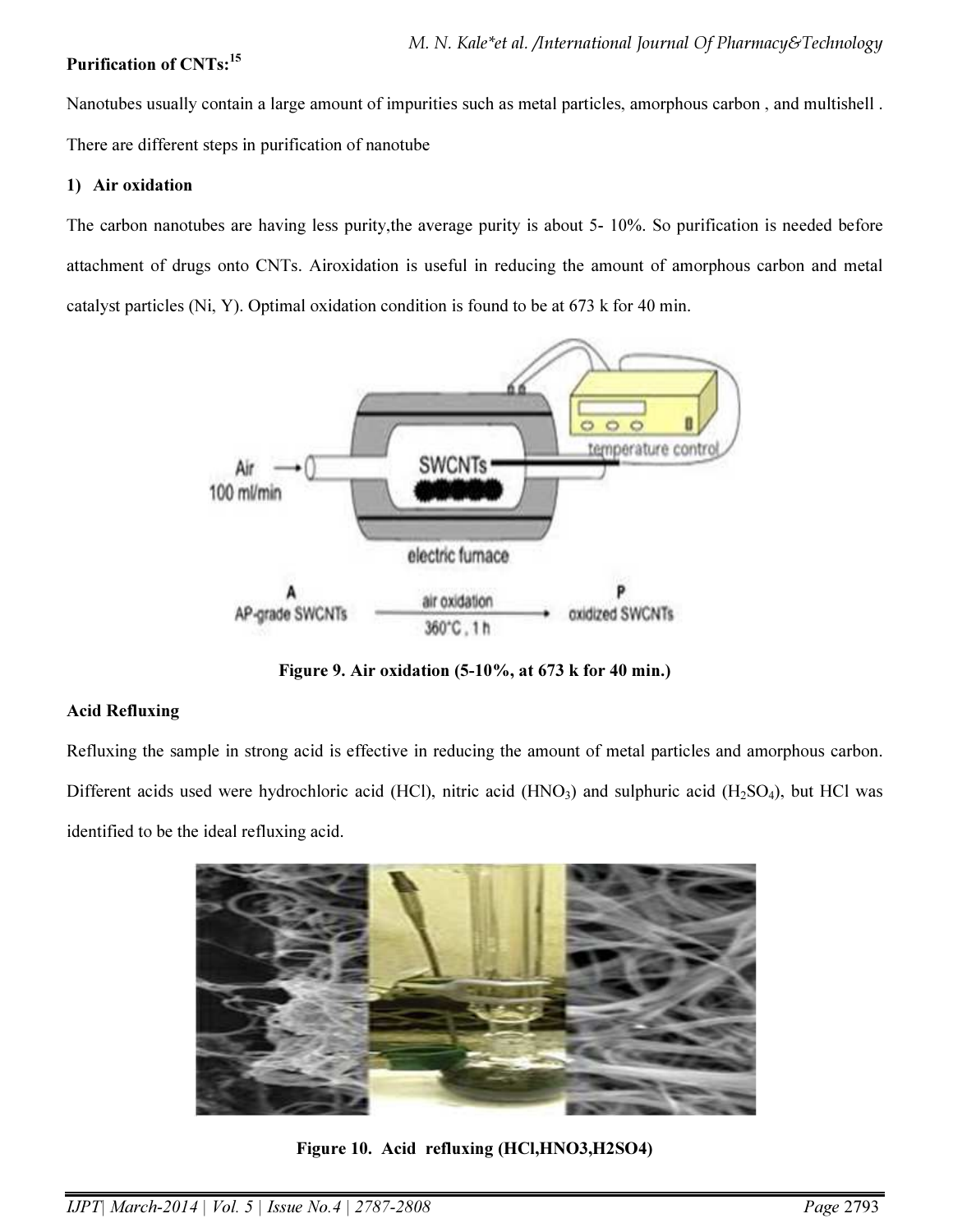#### Surfactant aided sonication, filtration and annealing

After acid refluxing, the CNTs were purer but,tubes were entangled together, trapping most of the impurities, such as carbon particles and catalyst particles, which were difficult to remove with filtration. So surfactant-aided sonication was carriedout. Sodium dodecyl benzene sulphonate (SDBS) aided sonication with ethanol (or methanol) as organic solvent were preferred because it took the longest time for CNTs to settle down. The sample was then filtered with an ultra filtration unit and annealed at 1273 k in  $N_2$  for 4 h. Annealing is effective in optimizing the CNT structures. It was proved the surfactant-aided sonication is effective to untangle CNTs, thus to free the particulate impurities embedded in the entanglement.

#### Solubilization of CNTs

Before application to (bio)analytical assays the produced CNTs must be first modified so as to be transformed to a soluble product. The preparation of homogeneous dispersions of CNTs, suitable for processing into thin films or for other applications is of a great importance. Various methods can be use for this purpose. End <sup>16</sup>and=or sidewall functionalization<sup>17</sup>, use of surfactants with sonication<sup>17</sup>, and protonation by superacids<sup>18</sup> have been reported. Althoughthese methods are quite successful, they often indicate cutting the CNTs into smaller pieces (sonication and=or functionalization), thus partly

Losing the high aspect ratio of SWCNTs. An example of CNT solubilization is the work of Kim et al.<sup>19</sup> They developed a simple and efficient process for the solubilization of CNTs with amylase in dimethyl sulfoxide-H2O (DMSO-H2O) mixture as well as in pure water. This process requires two important conditions, presonication of CNT in water and subsequent treatment of the fine CNT dispersion with amylose in a specified DMSO-H2O mixture, followed by a postsonication. The former step disaggregates the CNT bundles, and the latter step maximizes cooperative interactions between CNTs andand amylose, leading to the immediate and complete solubilization. The best solvent composition was found to be 10–20% DMSO, in which amylose assumes an interrupted loose helix. The resulting colloidal solution was stable and exhibited no precipitation over several weeks. CNT solubilization by covalent modification is reported by Luong et  $al^{20}$ . MWCNTs were solubilized in a mixture of 3-aminopropyltriethoxysilane (APTES) and Nafion-perfluorinated ion-exchange resin and ethanol. A uniformly dispersed MWCNT was obtained after 20min sonication and used for sensor applications. The interactions between CNTs and amino- terminated organic species are complex and dependent on the functionalization reaction conditions. Haddon et  $al^{21}$ , presented a study on the electronic behaviour of films of as-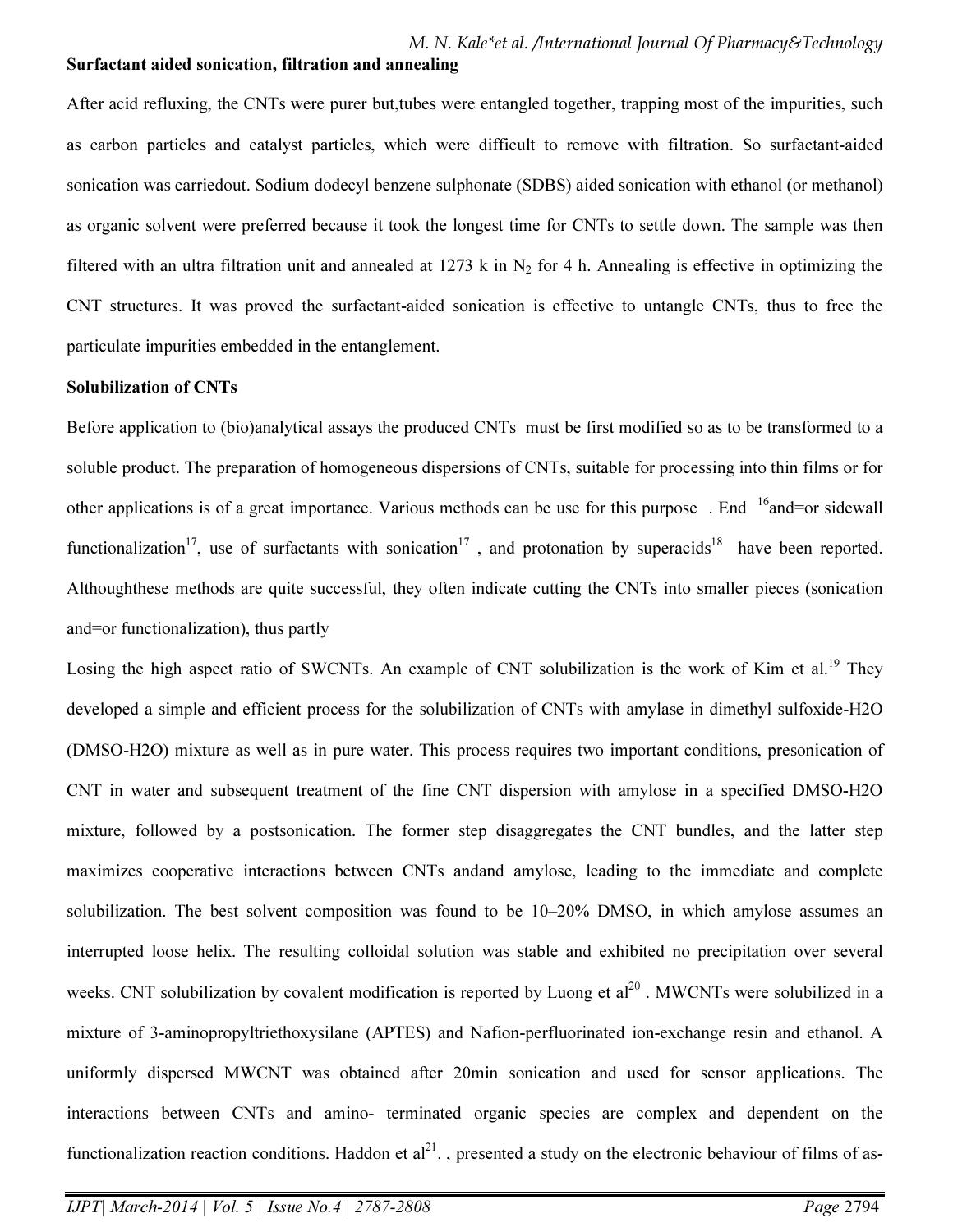M. N. Kale\*et al. /International Journal Of Pharmacy&Technology prepared and purified SWCNTs and demonstrate the important role that chemical functionalization plays in modifying their electronic properties, which in turn throws further light on the mechanism of action of SWCNTbased sensors. They used octadecylamine (ODA) functionalized and poly (maminobenzene sulfonic acid) (PABS) functionalized SWCNTs provided by Carbon Solutions. Polymer wrapping of nanotubes<sup>22</sup>, or a noncovalent scheme involves \_-stacking of 1-pyrenebutanoic acid succinimidyl ester onto the sidewalls of SWCNTs are also reported<sup>23</sup>. The anchored pyrene moieties on SWCNTs are highly stable against desorption in aqueous solutions, leading to functionalization of SWCNTs with succinimidyl ester groups. The mechanism of protein immobilization on nanotubes, then, involves the nucleophilic substitution of N-hydroxy succinimide by an amine group on the protein, resulting in the formation of an amide bond.

#### Analytical application of CNTs:

#### 1) Soild phase extraction

The highly developed hydrophobic surface of CNTs exhibits strong sorption properties towards various compound Strong adsorption of small gas molecules on SWCNTs undergoing charge transfer is employed in constructing gas sensors, whose sensitivity is based on changes in the electrical properties of SWCNTs. The desorption of molecules from SWCNTs can be achieved by heating or UV illumination.

There are several examples in the literature of the use of CNTs for preconcentrating trace analytes. MWCNTs have been characterized as superior sorbents for removing dioxins for environmental protection<sup>25</sup>. The strong binding is attributed to the interaction of two benzene rings of dioxin and the surface of CNTs. The amount of dioxin adsorbed on the CNT is 1014 times greater than that on activated carbon, and dioxins can be removed from the sorbent by temperature programmed desorption. In several other works in micro-column systems, sorption on MWCNTs has been examined for different analytes, such as bisphenol A, 4-n-nonylphenol and 4-tert-octylphenol, several phthalate esters and chlorobenzenes . In , different solvents were used as eluents , different sorbents were compared and the highest recoveries were found for MWCNTs.

Another analytical application of CNTs based on their surface properties is as the matrix for matrix-assisted laser desorption/ionization time-of-flight mass spectrometry (MALDI-TOF-MS)<sup>26</sup>. The function of the CNTs is to trap analytes (e.g., peptides and cyclodextrin) deposited on their surface and to act as energy receptacles for laser radiation. The desorption/ionization of CNTs simplifies sample preparation and eliminates interference from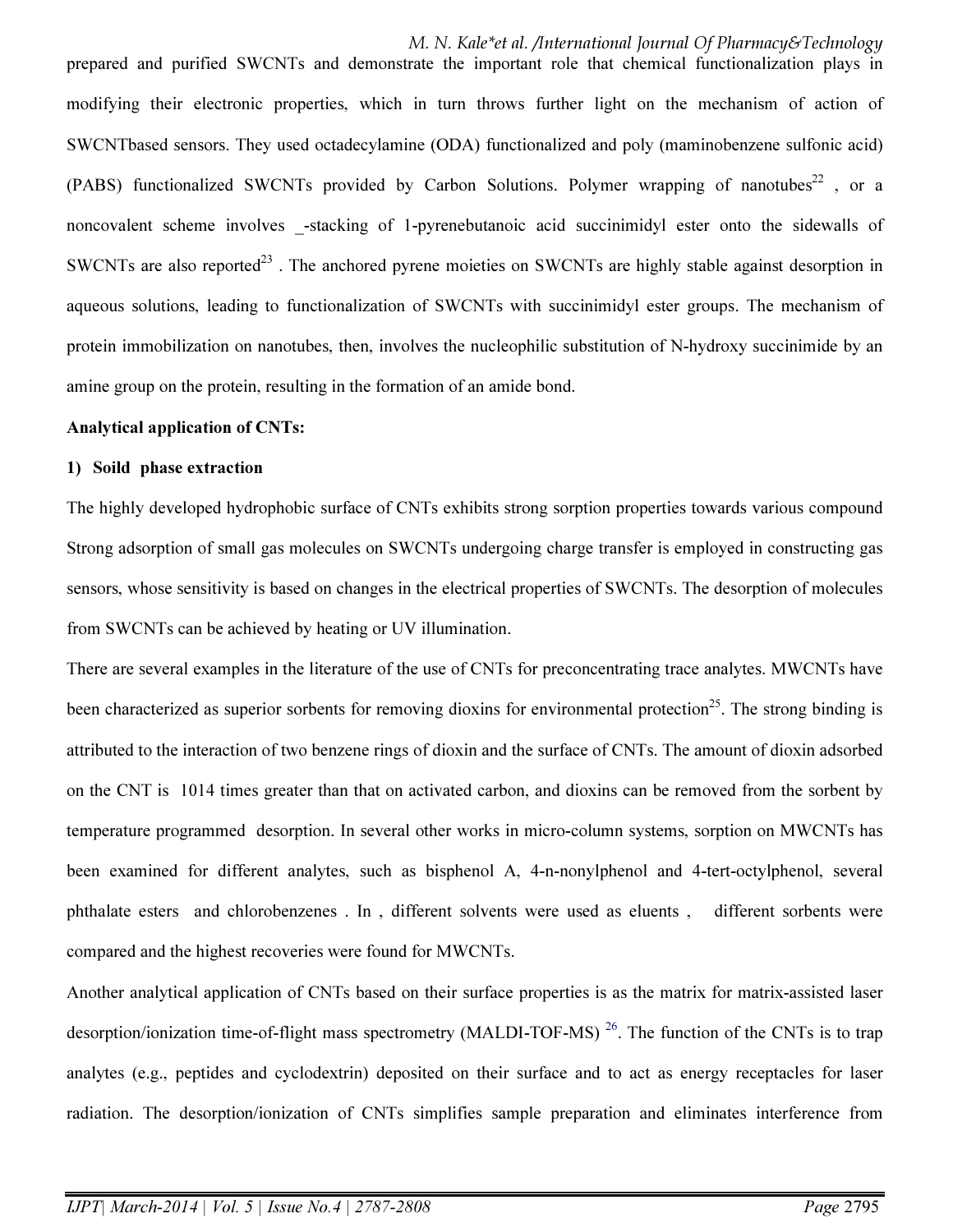background ions in the matrix. Fig. 6 shows a favorable comparison of the MS spectrum obtained with CNTs and

that obtained with a conventional organic matrix of a-cyano-4-hydrocinnamic acid.



Fig.11. Mass spectra of Na-benzoyl-L-arginine ethylester hydrochloride (3 mg/mL) at m/z 307.87 [M - Cl]+ obtained for laser desorption/ionization time-of-flight mass spectrometry by using matrixes of (a) CCA and (b) carbon nanotubes (CNTs). 50 pulsed laser shots were applied with laser power of 195 lJ.

### 2) Stripping voltammetry :

Because of the strong sorption properties of CNTs, their application on the surface of working electrode has allowed several original methods of stripping voltammetry to be developed. In stripping measurements of several organic analytes, the first step of determination (sorption of analytes) has been carried out at open circuit on electrodes modified with CNTs. In the next step, the electrochemical oxidation or reduction of accumulated analyte is carried out. These procedures have been developed for anodic determination of xanthine<sup>27</sup>, 6 benzylpurine and fluphenazine , as well as for determination of 4-nitrophenol based on a very sensitive well-defined reduction peak at the SWCNT-modified GCE<sup>28</sup>. In the first stage of voltammetric stripping determination of transition metal cations with electrodes modified with MWCNTs, cations have been adsorbed from solution containing iodide, then reduced at  $0.6$  V (Hg<sup>2+</sup>) or  $1.2$  V (Cd<sup>2+</sup> and Pb<sup>2+</sup>), and, in the last step, anodic stripping has been employed. Such methods are alternatives to conventional anodic stripping voltammetry using thin-film mercury electrodes. Fig. shows a stripping voltammogram recorded in mercury-free system. Stripping voltammetry of Cd(II) was also reported using a GCE modified with an MWCNT/Nafion composite film<sup>29</sup>.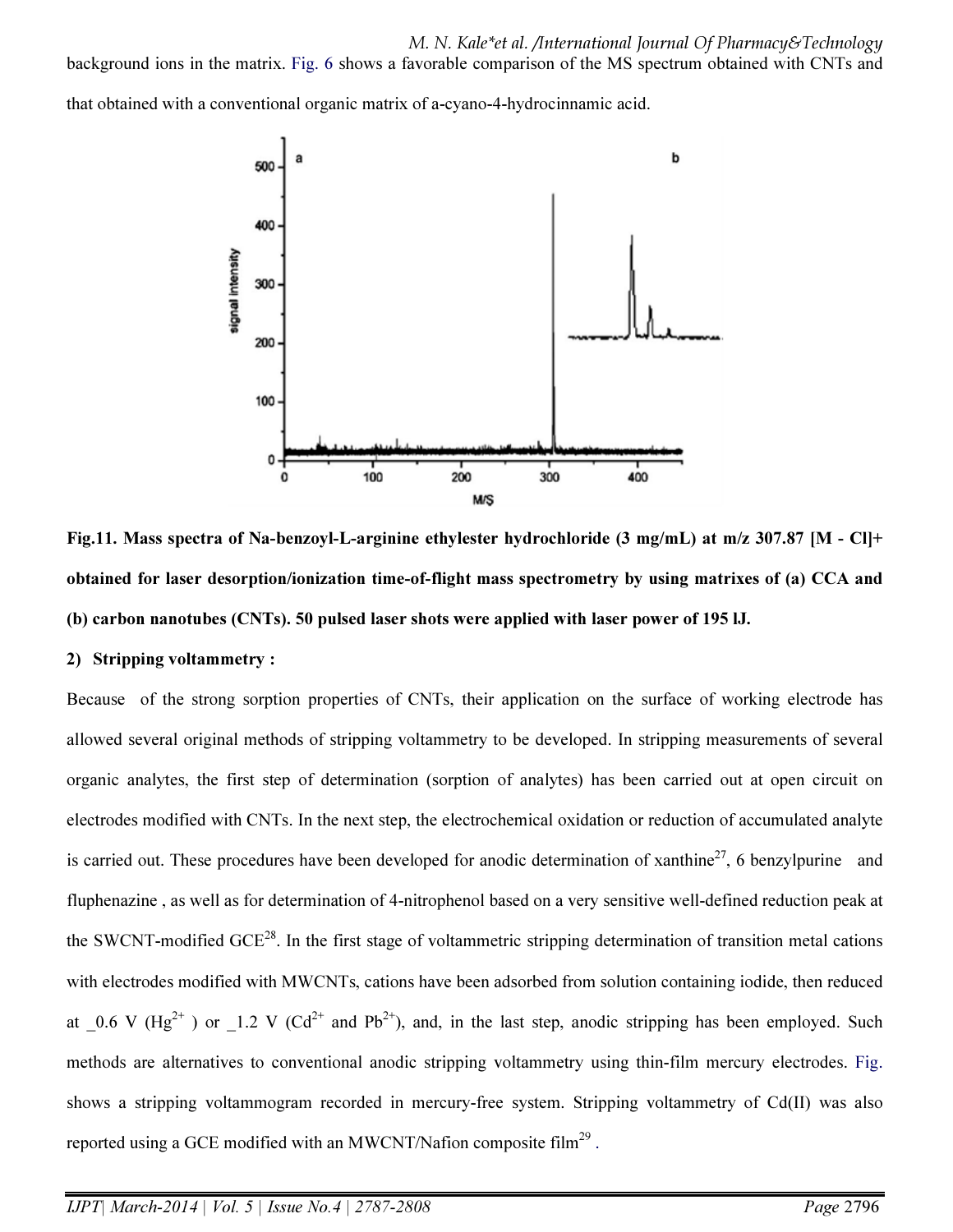

Fig. 12. Differential pulse voltammograms recorded for mercuryfree simultaneous determination of 0.5 lM Cd and Pb at a glassy carbon electrode (GCE) modified with MWCNTs . Curves (a) and (c): bare GCE and MWCNT-modified GCEs in acetate buffer of pH 4.5. Curves (b) and (d): analogous measurements in acetate buffer containing 20 mM KI, which induces adsorption of metal ions at the electrode surface.

#### 3) Voltammetry

Especially large number of applications can be found in the literature on applications of CNTs as electrode materials or modifiers of conventional working electrodes in analytical voltammetry. These applications, pioneered by work of Britto et al<sup>30</sup>. On reversibility in the oxidation of dopamine using CNTs as electrodes, concerned both amperometric and voltammetric determinations, as well as the electrochemical biosensors mentioned below and the voltammetric stripping methods discussed separately below. These applications have already been reviewed, indicating the advantages of CNTs in electrochemical measurements, such as the large active surface at electrodes of small dimensions, the enhanced electron transfer or the often indicated electrocatalytic properties. A particular advantage is the possibility of fabrication and electroanalytical applications of nanoelectrode arrays based on vertically-aligned MWCNTs<sup>31</sup>. Nanoelectrodes and nanoelectrode arrays can be integrated with microelectronics and microfluidic chips. Nanoelectrodes can also be fabricated from a single CNT attached to sharpened Pt wire  $32$ . However, used most often are various ways of modifying the surfaces of conventional working electrodes with CNTs. This can be achieved by evaporationon the surface of working electrode a suspension of CNTs in bromoform, ethanol , or N,N dimethylformamide. The N,N-dimethylformamide method was also successfully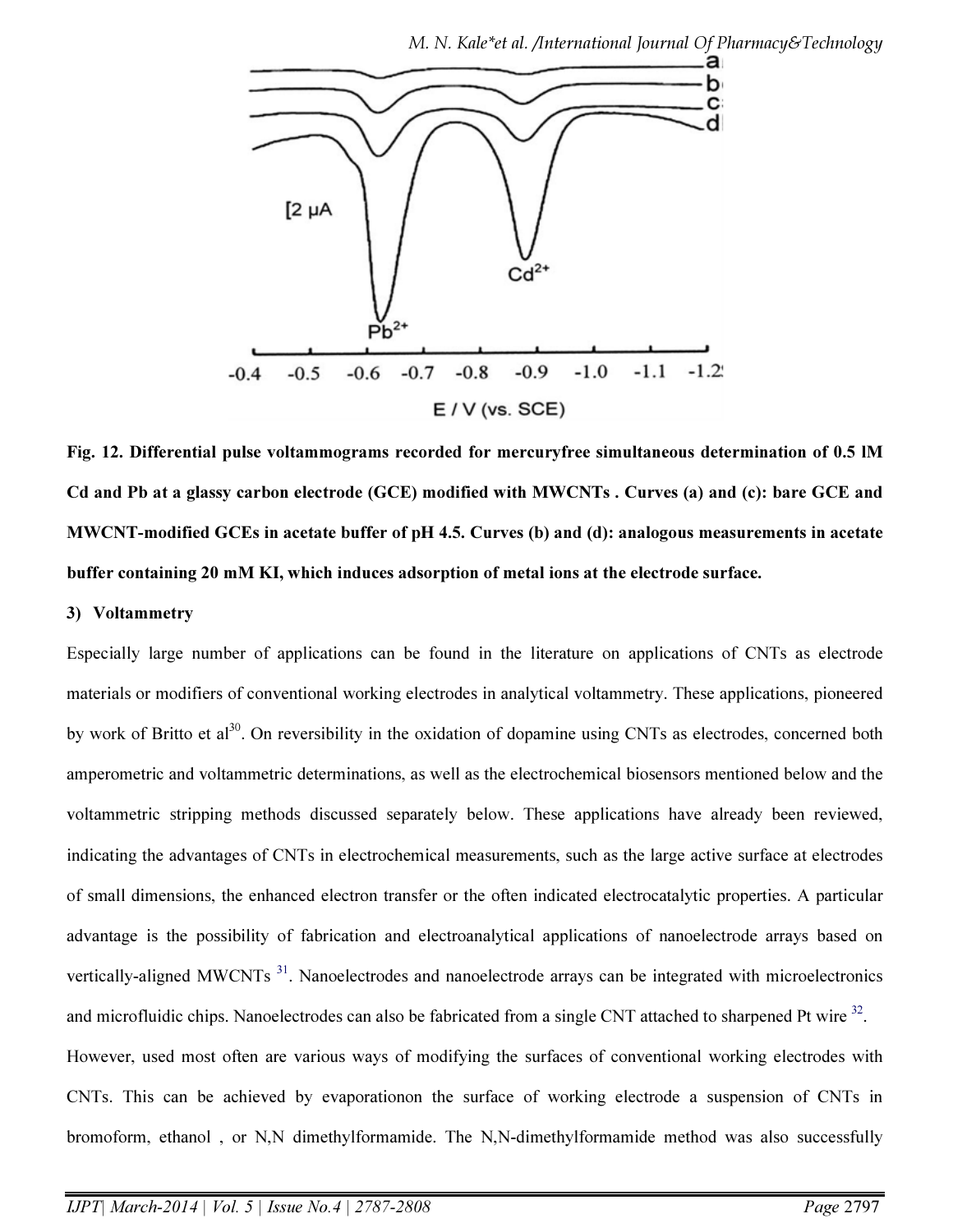M. N. Kale\*et al. /International Journal Of Pharmacy&Technology employed for modifying the surface of graphite screen-printed electrodes  $32$ . Carbon-fiber electrodes were modified by SWCNTs by suspension in dodecyl sulfate <sup>33</sup>. Successful solubilization of CNTs was reported with perfluorosulfonated polymer Nafion<sup>34-36</sup>.

A general advantage of modified working electrode CNTs is improvement in the reversibility of the electrode process, which was observed for dopamine<sup>37</sup> and other neurotransmitters.

Electrocatalytic activity of CNTs was observed in oxidizing homocysteine , brucine , hydrazine and carbohydrates , and also in reducing nitrite . Electrocatalytic behavior of CNT was observed toward hydrogen peroxide, which can be very useful in design of biosensors based on oxidases . Fig. 2 shows effect of modification with MWCNT on cyclic voltammogram of hydrogen peroxide.



Figure 13. Cyclic voltammograms obtained for 5 mM hydrogen peroxide at unmodified (A) and multi-walled carbon nanotube (MWCNT)-modified (B) glassy carbon electrodes (GCEs) in 50 mM phosphate buffer of pH 7.4 at scan rate 50 mV/s [45]. In the upper insert, amperometric response is shown for increasing hydrogen peroxide in 1 mM steps for both electrodes held at 0.0 V. The lower insert shows flow-injection signals for 0.2 mM acetominophen (a), 0.2 mM ascorbic acid (b), 0.2 mM uric acid (c) and 10 mM glucose (d) at the Nafion-coated GCE (A) at 0.8 V, and using the MWCNT-modified GCE (B) at \_0.05 V. Flow-rate 1.25 ml/mi.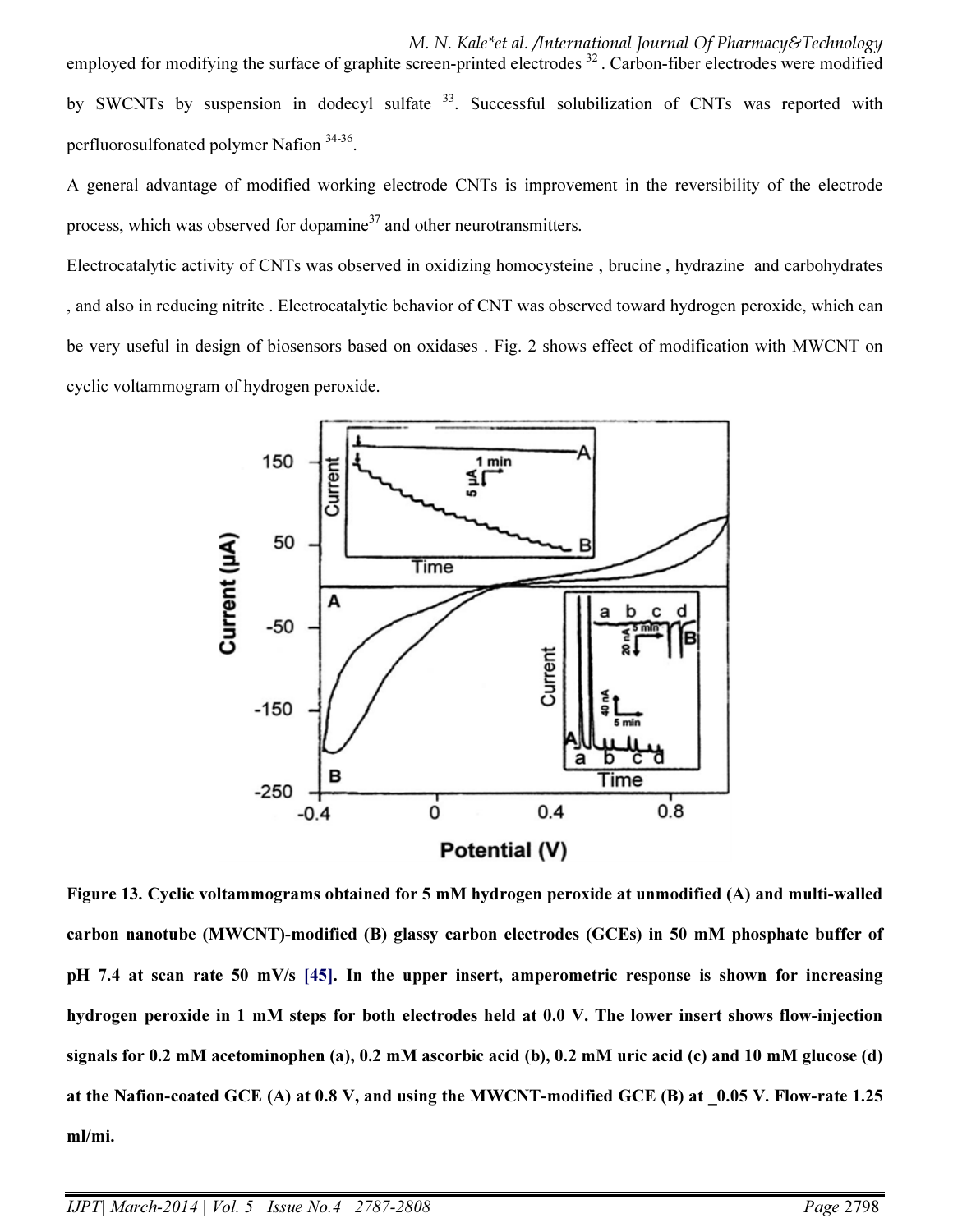#### 4) Biosensors

The analytical applications of CNTs in developing electrochemical biosensors have already been partly reviewed  $38,39$ . Most favorable is direct attachment (e.g., of proteins) to CNTs, already mentioned in immobilizing cytochrome c and hemoglobin. In both these cases, the direct transfer of electrons between electrodes and proteins was observed.

Non-covalent functionalization of CNTs has been reported for binding of specific proteins and detection of clinically important biomolecules such as antibodies associated with human autoimmune diseases  $40$ .

Among the various reported designs of CNT-based enzymatic biosensors, the simplest are those where enzyme was entrapped in the MWCNT paste, as described for glucose oxidase  $41$ , or where enzyme was physically adsorbed on the electrode surface modified with MWCNT, as reported for a screen-printed biosensor with organophosphorus hydrolase .

On the surface of electrodes modified with CNTs, enzyme has also been placed encapsulated in a sol-gel composite  $42$  by casting the enzyme solution in a Nafion layer onto the CNT-modified GCEs  $43$  or in an electrodeposited poly(o-phenylenediamine) film  $44$ .

Enzymes can also be covalently immobilized to SWCNTs functionalized with carboxylic groups, cast on platinum electrodes, as reported for glucose oxidase <sup>45</sup>, or to the ends of vertically oriented SMCNT forest arrays, as reported for myoglobin and horseradish peroxidase $46$ .

In designing a biosensor immobilized with uricase, differential pulse voltammetric measurements showed that a biosensor with enzyme immobilized on MWCNTs functionalized with tin-oxide nanoparticles had much greater electrocatalytic oxidation than non-functionalized or carboxylate-functionalized MWCNTs<sup>47</sup>. The covalent attachment was also employed for immobilizing glucose dehydrogenase, where enzyme was attached to a film of a polysaccharide biopolymer chitosan-containing CNT<sup>48</sup>.

In another design, where SWCNTs were placed together with Pt nanoparticles in a Nafion layer, the enzyme solution was evaporated on the surface of the Nafion layer and enzyme was cross-linked with glutaraldehyde <sup>49</sup>. Fig. 4 shows the effect of the presence of particular components in the layer modifying the electrode surface on cyclic voltammograms obtained for hexacyanoferrate with carbon-fiber microelectrodes.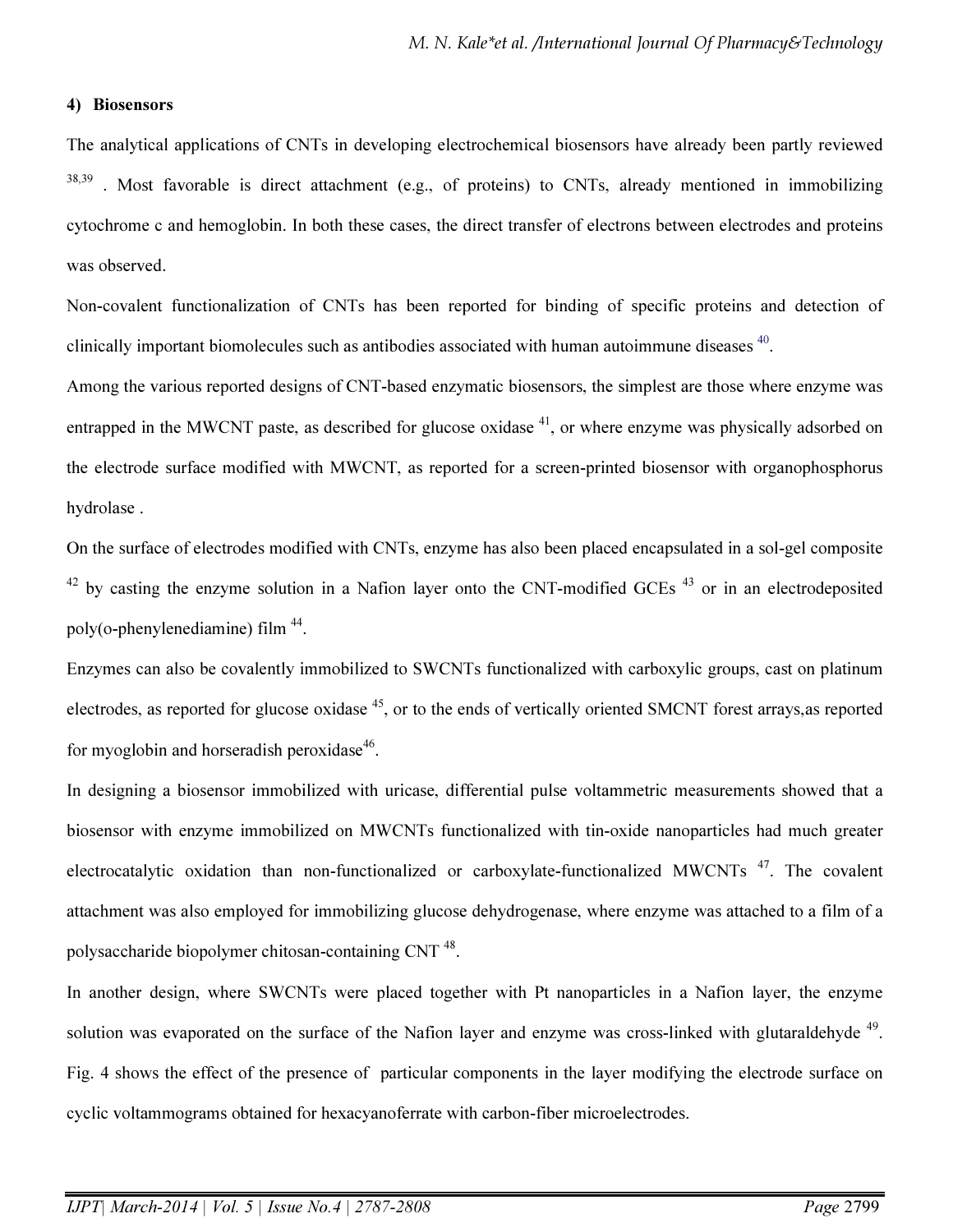

Figure 14. Cyclic voltammograms recorded for unmodified and modified carbon-fiber microelectrodes in 20 mM hexacyanoferrate and 0.2 M KCl at 20 mV/s vs. Ag/AgCl (3 M NaCl) [78]. (A) carbon fiber electrode modified with Nafion (insert shows bare electrode), (B) carbon-fiber electrode modified by single-walled carbon nanotube (SWCNT)/Nafion, (C) Ptnano/Nafion-modified fiber electrode, and (D) Ptnano/SWCNT/Nafionmodified microelectrode.

Based on the use of CNTs, an electroluminescent immunosensor for a-fetoprotein was developed, where streptavidin was immobilized by covalent coupling to carboxylic acid and biotinylated antibodies were then attached  $50$ .

#### 5) Gas sensors:

In the design of gas sensors, some unusual electronic, mechanical and thermal properties of CNTs are utilized, as already reviewed <sup>51</sup>. The sensors developed so far have used different mechanisms of interacting analytes with CNTs, as well as different modes of preparing CNTs in sensors.

In constructing gas sensors, changes in the electrical properties of CNTs, as result of their interaction with analytes, are used most often. Changes in the resistance of the CNT layer have been used for detection of nitrogen dioxide, ammonia , hydrogen , and inorganic vapor generally .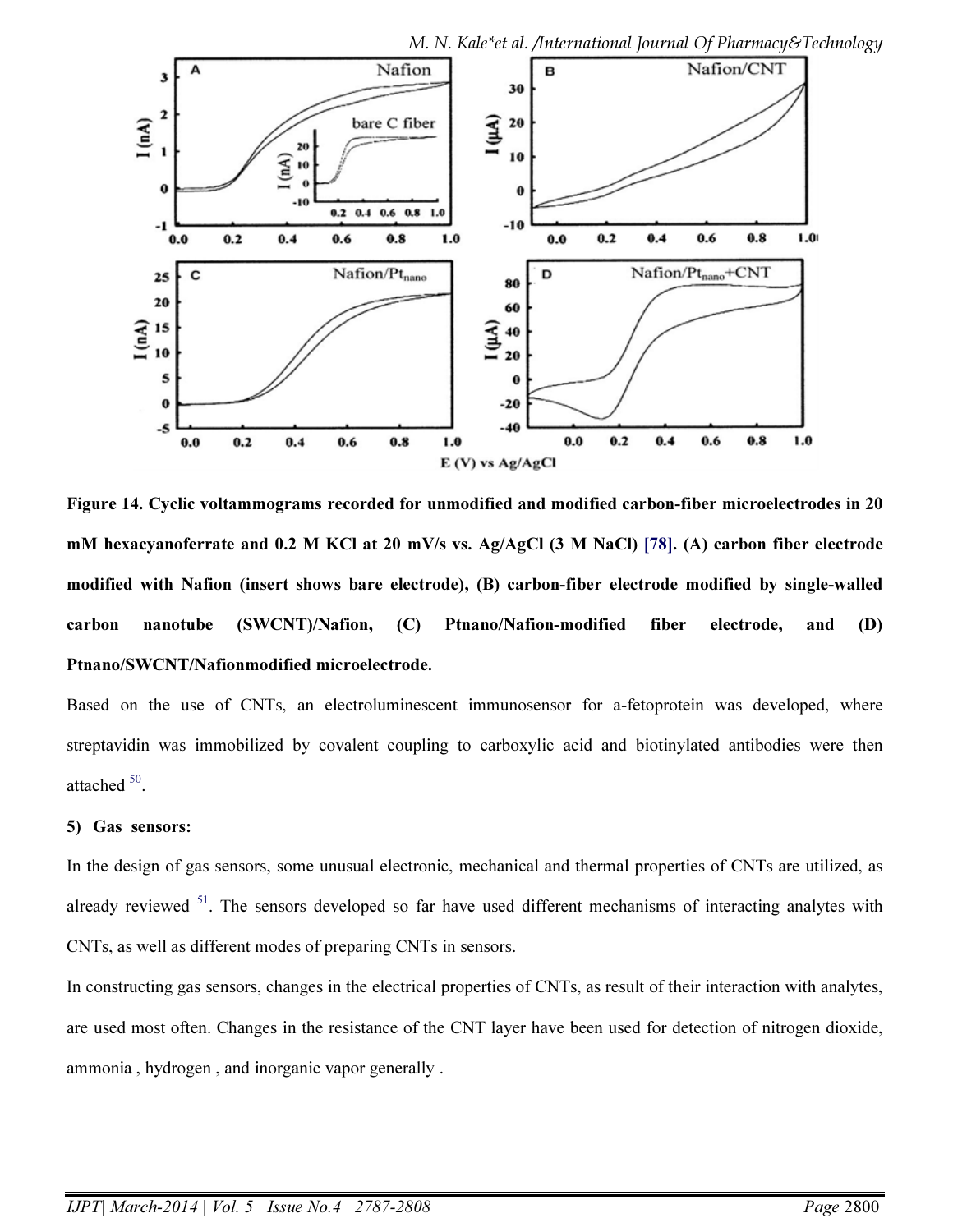M. N. Kale\*et al. /International Journal Of Pharmacy&Technology In sensors with CVD-produced CNTs arranged across prefabricated electrode arrays, polymers have been used to impart high sensitivity and selectivity  $52$ . With polyethyleneimine coating, NO2 was detected without interference by NH3, while, with Nafion coating, selective sensing of NH3 was observed (Fig. 1).



Figure 15. Response curves recorded for gas sensor comprising multiple single-walled carbon nanotubes (SWCNTs) functionalized with Nafion for  $NH<sub>3</sub>$  sensitivity (upper curve) and with polyethyleneimine coating for  $NO<sub>2</sub>$ .

 The detection of carbon monoxide with sensors based on MWCNTs was attributed to strong catalytic effect toward the electrochemical oxidation of  $CO<sup>53</sup>$ . A MWCNT sensor fabricated on silicon wafer exhibited Schottky behavior with marked sensitivity or current changes in the presence of hydrogen <sup>54</sup>. Increasing detection sensitivity in hydrogen sensing was observed with increasing operating temperature.

Changes of electrode impedance were used as analytical signal for detection employing MWCNTs. With CNTs trapped in an interdigitated microelectrode gap, NH3 was detected  $55$ . Increasing impedance was observed also for MWCNT sensors with increasing humidity or partial pressure of NH<sub>3</sub>, CO and CO<sub>2</sub><sup>56</sup>. Humidity sensing was also reported for Nafion-coated SWCNT field-effect transistors (FETs) and for sensors with carboxylated MWCNTs modified with lithium perchlorate . For studying the gas-sensing properties of CNTs, a circular disk resonator was also employed to detect the presence of gases based on changes in the dielectric constant rather than the electrical conductivity  $^{57}$ . Noticeable shifts in resonant frequency to both polar (NH<sub>3</sub>, CO) and non-polar gases (He, Ar, N<sub>2</sub>,  $O<sub>2</sub>$ ) were observed.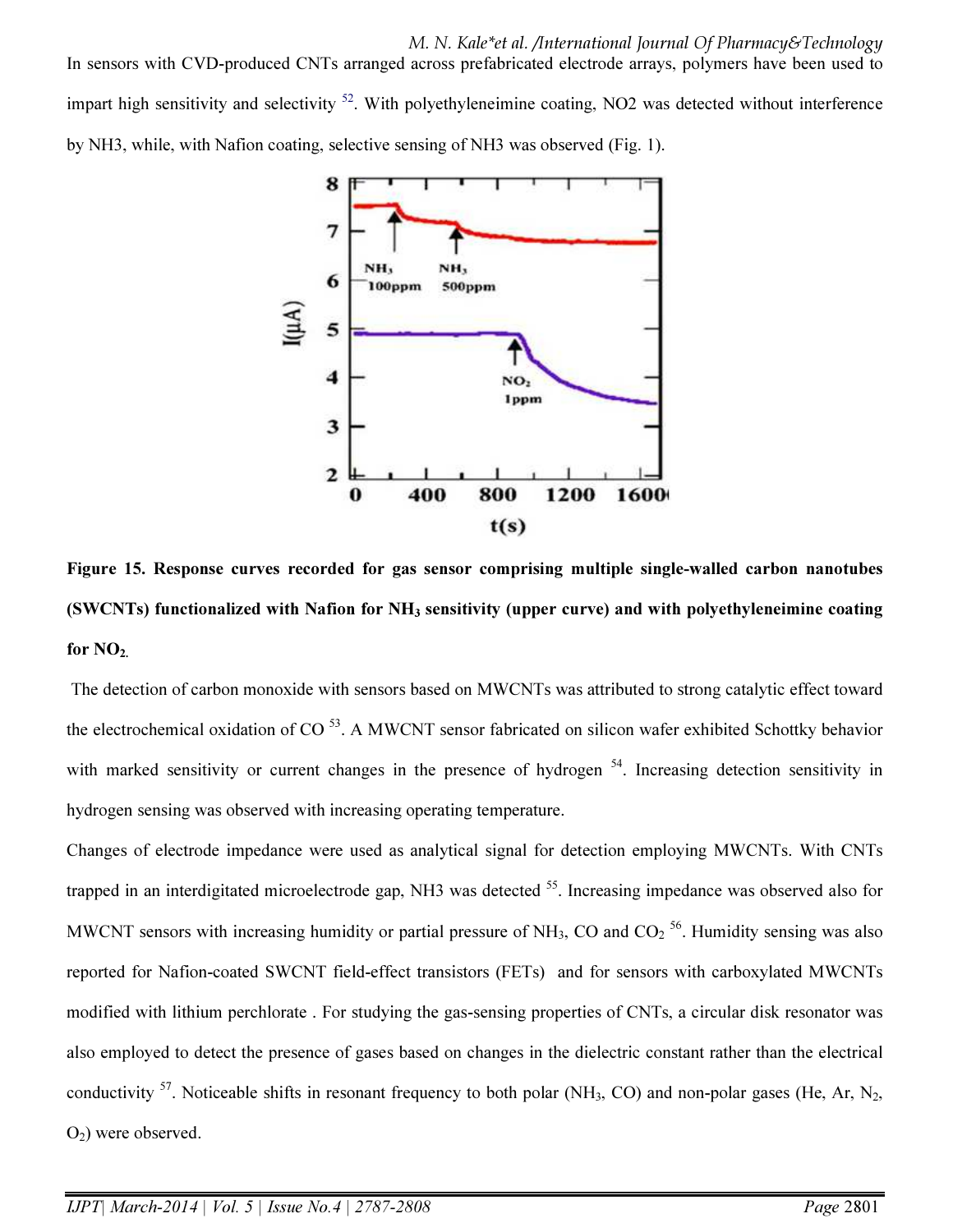M. N. Kale\*et al. /International Journal Of Pharmacy&Technology Gas-ionization microsensors have also been reported, featuring the electrical breakdown of a range of gases and gas mixtures at CNT tips<sup>58</sup>. The sharp tip of CNTs generate high electric fields at relatively low voltage, lowering breakdown voltages and enabling operation of such microsensors to be battery-powered.

#### 6) Chromatographic application :

In spite of the extraordinary sorption properties of CNTs, chromatographic applications have been limited to improving electrochemical detection in high performance liquid chromatography (HPLC) methods. Amperometric detection with a GCE modified with MWCNTs has been satisfactory employed for determining monoamine neurotransmitters, their metabolites<sup>58,59</sup>, and selected aromatic amines<sup>60</sup>. It was also employed in ion chromatography of oxidizable amino acids<sup>61</sup>, and thiosulfate, sulfite, thiocyanate and iodide<sup>62</sup>. As was demonstrated in detecting the neurotransmitters, modification of a working GCE with MWCNTs allowed a 10-fold increase in signal magnitude with detection limits at the sub-nanomolar level, which can be then applied for determinations in cerebrospinal fluid. Fig. 7 shows chromatograms obtained with amperometric detection with unmodified and modified GCEs. The modification in this case was carried out by evaporating MWCNTs suspended in dimethylformamide (DMF) on the electrode surface.



Figure 16. Chromatograms of 1.0  $\mathcal K$  10 6 mol/l: (a) NE; (b) MHPG; (c) DA; (d) DOPAC; (e) 5-HT; (f) 5-HIAA; and, (g) HVA at (A) the bare glassy carbon electrode (GCE) and (B) the multi-walled carbon nanotube (MWCNT)-COOH chemically modified electrode (CME). Applied potential: +0.70 V.

Recent use of carbon nanotube in drug delivery: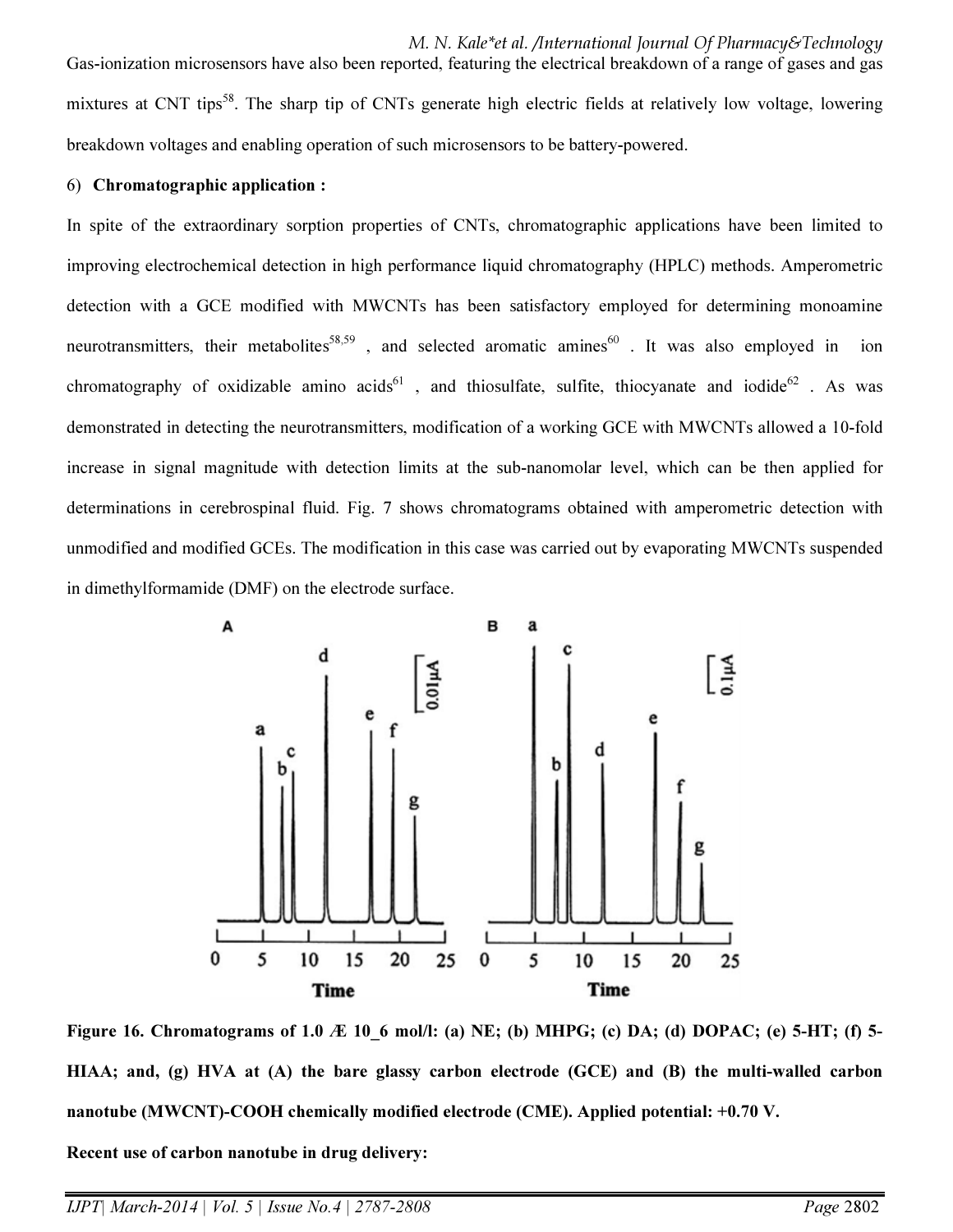The CNT patch represents a major step forward in developing a programmable, transdermal delivery system that can usefully treat a variety of syndromes and be tailored to an individual patient's needs in a manner that will both improve therapeutic administration and efficacy.

Dr. Hinds and his colleagues have developed a novel skin patch device for delivering nicotine based on an active layer of aligned carbon nanotubes (CNT) approximately 1.5-7 nm in diameter crossing through a solid polymer film 56 .



Figure 17. Transdermal drug delivery

### 2) Carbon nanotube for cancer treatment

Though the current treatments of cancer by surgery, radiation and chemotherapy are successful in several cases, these curative methods also kill healthy cells and cause toxicity to the patient. The spread of cells between organs, a process known as, is the cause of most cancer death. CNT's can be considered as antitumor agents and when in with conventional drugs, can significantly enhance their chemotherapeutic effect with the help of the advanced drug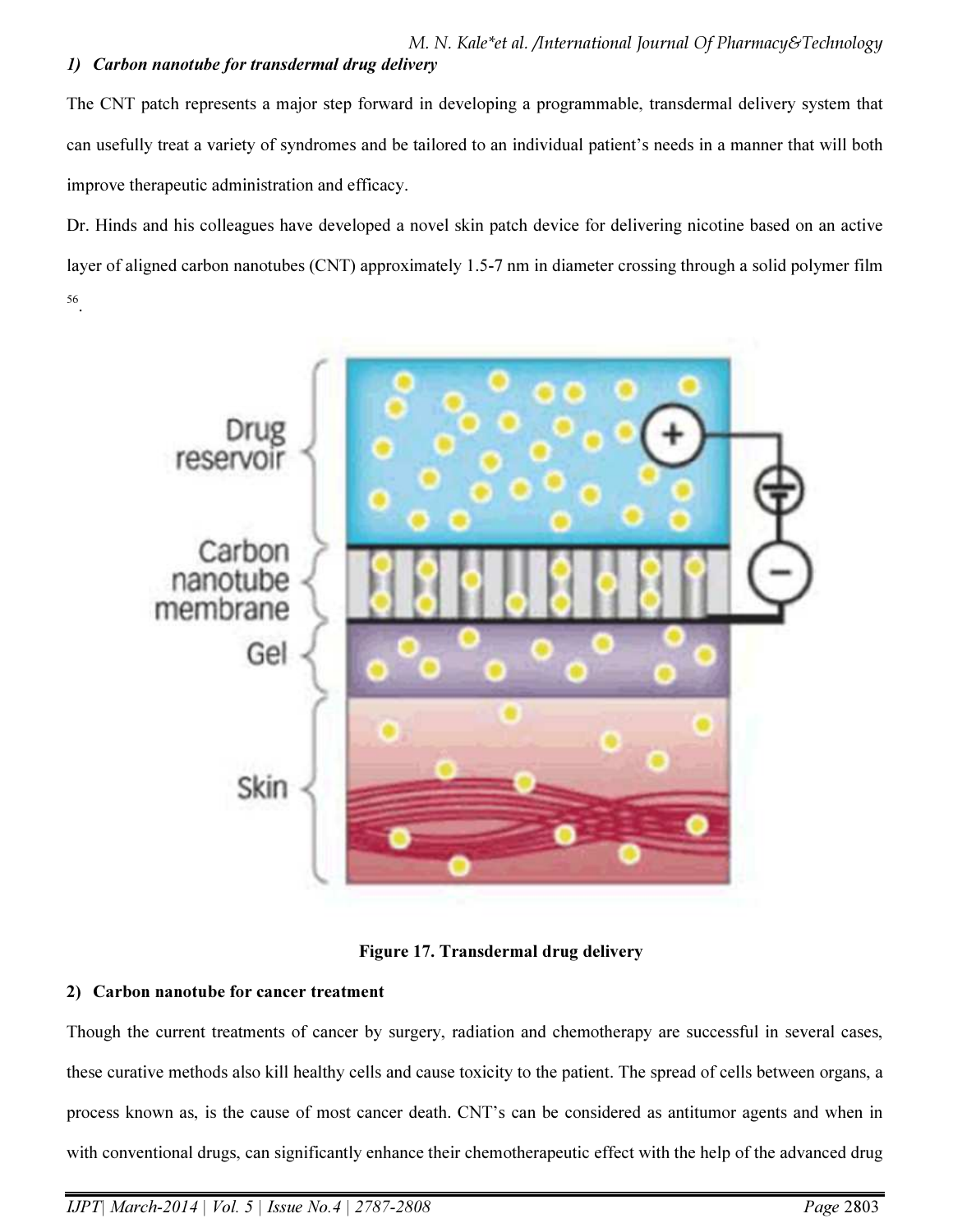delivery system. It has been reported that Paclitaxel loaded PEG--CNT's are promising for cancer therapeutics. Aqueous solutionof functionalized SWCNTs on exposure to radiofrequency (RF) field experiences efficient heating and this property has been exploited by Gannon et al for a noninvasive and selective thermal destruction of human cancer cells with minimal or no toxic effects to human cells. This demonstrates that carbon nanotubes are capable of leading to new exciting directions and approaches in therapeutic oncology. A photo-thermal effect can be employed to induce thermal cell death in a noninvasive manner, provides important information on potential therapeutic targets for pancreatic cancer treatment. There are three key features of this nanoscale drug delivery system (DDS):

i) Use of functionalized SWCNTs as a biocompatibleplat form for the delivery of therapeutic drugs or diagnostics,

ii) Conjugation of prodrug modules of an anti canceragent that is activated to its cytotoxic form inside the tumor cells upon internalization and in situ drug release,

iii) Attachment of tumor-recognition modules to thenanotube surface  $57,58$ .



Figure 18. For cancer treatment.

### 3) CNTs for Cardiac Autonomic Regulation

Single walled carbon nanotubes share physicochemical properties with ultrafine Component may impair cardiovascular autonomic control proved after the study conducted in rats, suggest that SWCNTs may alter the baroreflex function, thus affecting the autonomic cardiovascular control regulation<sup>59</sup>.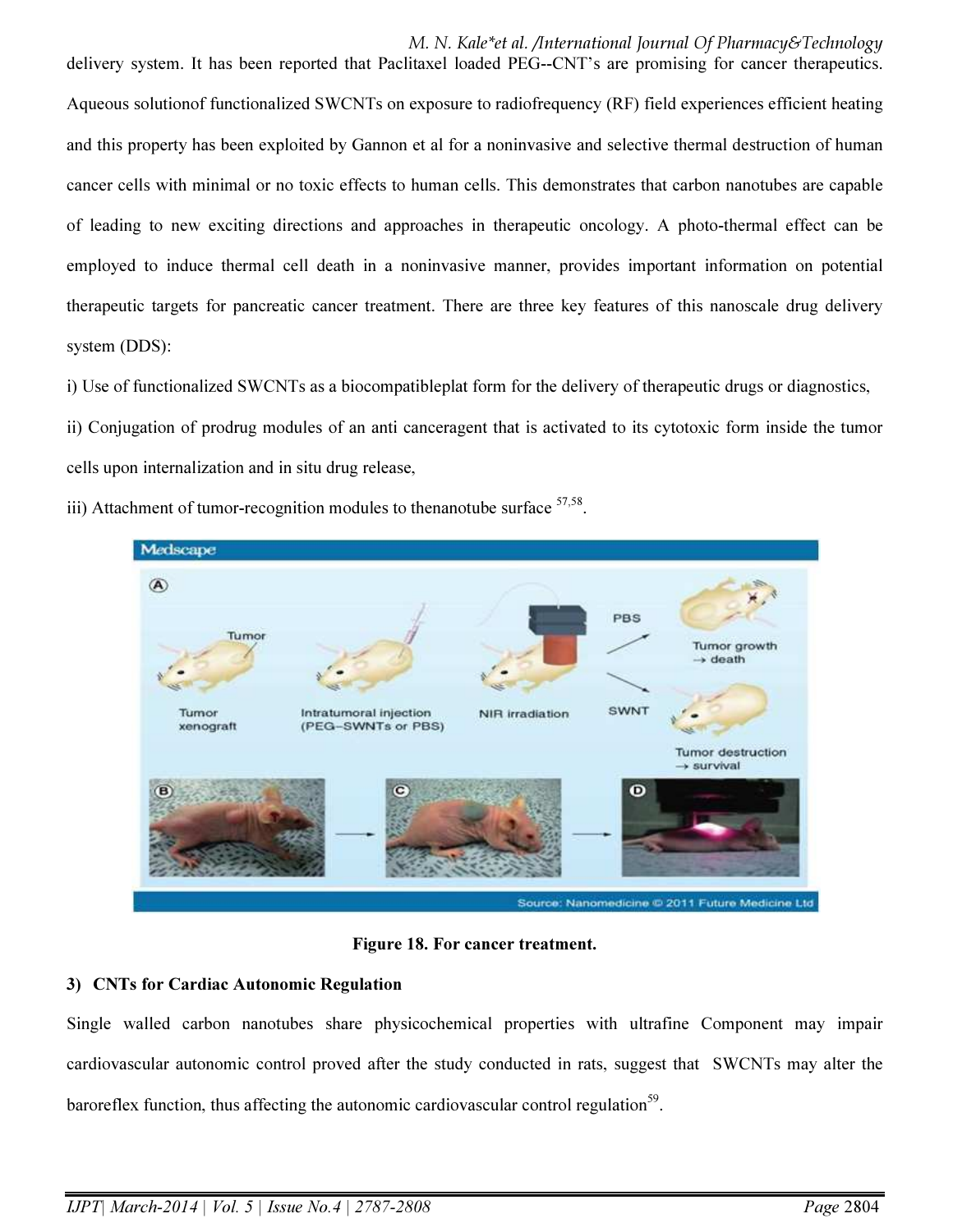#### 4) CNTs for platelet activation:

SWCNTs using alongwith platelet P-selectin when injected into anaesthetized mice, light dyeinduced thrombus formation was found and the platelet found to be activated. MWCNTs activate blood Platelet by inducing extracellular Ca2+ influx that could be inhibited by calcium channel blockers SKF 96365 and 2-APB. CNT-induced platelet activation is associated with a marked release of platelet membrane microparticles positive for the granular secretion markers CD62P and CD635 $6^{60}$ .

#### 5) CNT for tissue regeneration:

CNTs are combined with polymers such as poly-l-lactide, Polylactide and poly-D,Llactide- coglycolide copolymer which have been used as a scaffolds in tissue regeneration. MacDonald et al., prepared composite materials comprised of a collagen matrix with embedded CNTs by mixing solubilized collagen with solution having carboxylated  $\text{SWCNTs}^{61}$ .



Figure 19.Tissue regeneration

#### References

- 1. S. Iijima (1991) Nature 354: 56
- 2. X. Wang, Li, Qunqing, Xie, Jing, Jin, Zhong, Wang, Jinyong, Li, Yan, Jiang, Kaili, Fan, Shoushan (2009). "Fabrication of Ultralong and Electrically Uniform Single-Walled Carbon Nanotubes on Clean Substrates". *Nano Letters* 9 (9): p 3137–3141.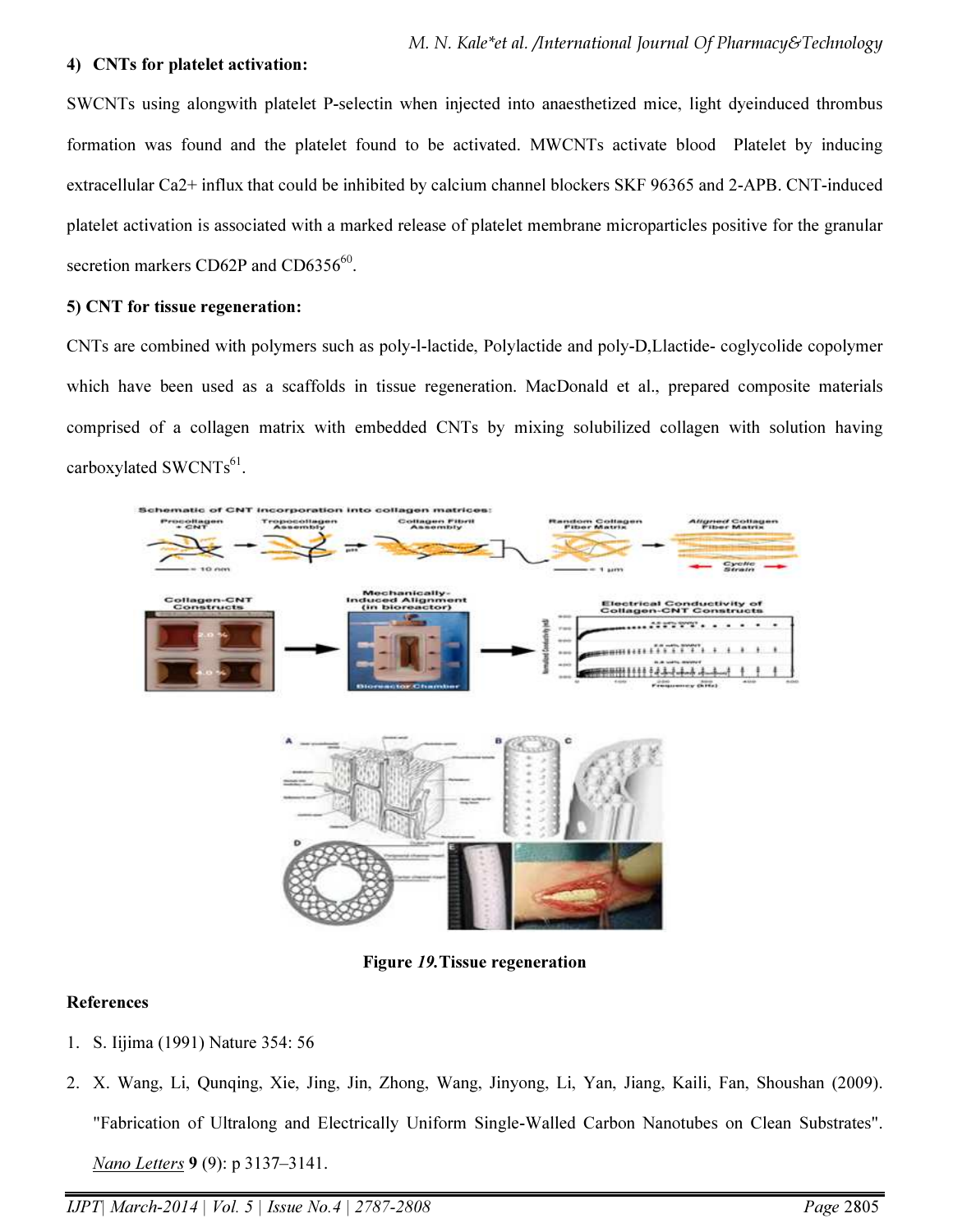M. N. Kale\*et al. /International Journal Of Pharmacy&Technology 3. M. S. Dresselhaus, G. Dresselhaus, P. C. Eklund, Science of Fullerenes and Carbon Nanotubes, Academic Press, San Diego USA, 1996.

- 4. H. Dai, Acc. Chem. Res. 35 (2002) 1035
- 5. S. Iijima, Helical microtubules of graphitic carbon.Nature. 1991;35:56-58
- 6. S. Niyogi, M. A. Hamon, H. Hu, B. Zhao, P. Bhowmik, R. Sen, M. E. Itkis, R. Haddon Acc.Chem.Res. 2002; 35:1105-13.
- 7. W. Zhao, C. Song, P. E. Pehrsson, J.Am.Chem.Soc. 2002; 124:12418-419.
- 8. Z. Jia , Z. Wang, J. Liang, B. Wei, D. Wu, Carbon.1999;37:903-06.
- 9. Sushma Drabu, Smriti Khatri, Sheveta Babu,Roshan Kumar Sahu, Carbon Nanotubes in Pharmaceutical Nanotechnology: An introduction to Future Drug Delivery System. J. Chem. Pharm. Res. 2010;2:444-57
- 10. S. Iijima, T. Ichihashi, (1993) Nature 363: 603
- 11. X. Zhao, M. Ohkohchi, M. Wang, S. Iijima, T. Ichihashi, Y. Ando, (1997) Carbon 35: 775
- 12. P. G. Collins, (2000). "Nanotubes for Electronics". *Scientific American*: 67–69.
- 13. R. Sen, Y. Ohtsuka, T. Ishigaki, D. Kasuya, S. Suzuki, H. Kataura, Y. Achiba, (2000) Chem Phys Lett 332: 467.
- 14. G. Che, B. B. Lakshmi, C. R. Martin, E. R. Fisher; (1998) Chem Mater 10: 260
- 15. P. Hou, S. Bai, G. Yang, C. Liu, H. Cheng; Multi-step purification of carbon nanotubes.Carbon.2002;40:81-85.
- 16. J. Chen, M. A. Hamon, H. Hu, Y. Chen, A. M. Rao, P. C. Eklund, R. C. Haddon; (1998) Science 282: 95.
- 17. D. Tasis, N. Tagmatarchis, V. Georgakilas, M. Prato; (2003) Chem Eur J 9: 4000
- 18. M. F. Islam, E. Rojas, D. M. Bergey, A. T. Johnson, A. G. Yodh; (2003) Nano Lett 3: 269
- 19. S. Ramesh, L. M. Ericson, V. A. Davis, R. K. Saini, C. Kittrell, M. Pasquali, W. E. Billups, W. Adams, R. H. Hauge, R. E.Smalley; (2004) J Phys Chem B 108: 8794
- 20. O. K. Kim, J. Je, J. W. Baldwin, S. Kooi , P. E. Pehrsson, L. J. Buckley; (2003) J Am Chem Soc 125: 4426
- 21. J. H. T, Luong, S. Hrapovic, D. Wang, F. Bensebaa, B. Simard; (2004) Electroanalysis 16: 32
- 22. Bekyarova E, Itkis M E, Cabrera N, Zhao B, Yu A, Gao J, Haddon R C (2005) J Am Chem Soc 127: 5990
- 23. A. Star, J. F. Stoddart, D. Steuerman, M. Diehl, A. Boukai, E. W. Wong, X. Yang, S. W. Chung, H. Choi, J. R. Heath; (2001) Angew Chem Int Ed 40: 1721.
- 24. M. J. O'Connell, P. Boul, L. M. Ericson, C. Huffman, Y. Wang, E. Haroz, C. Kuper, J. Tour, K. D. Ausman, R.E. Smalley; (2001) Chem Phys Lett 342: 265.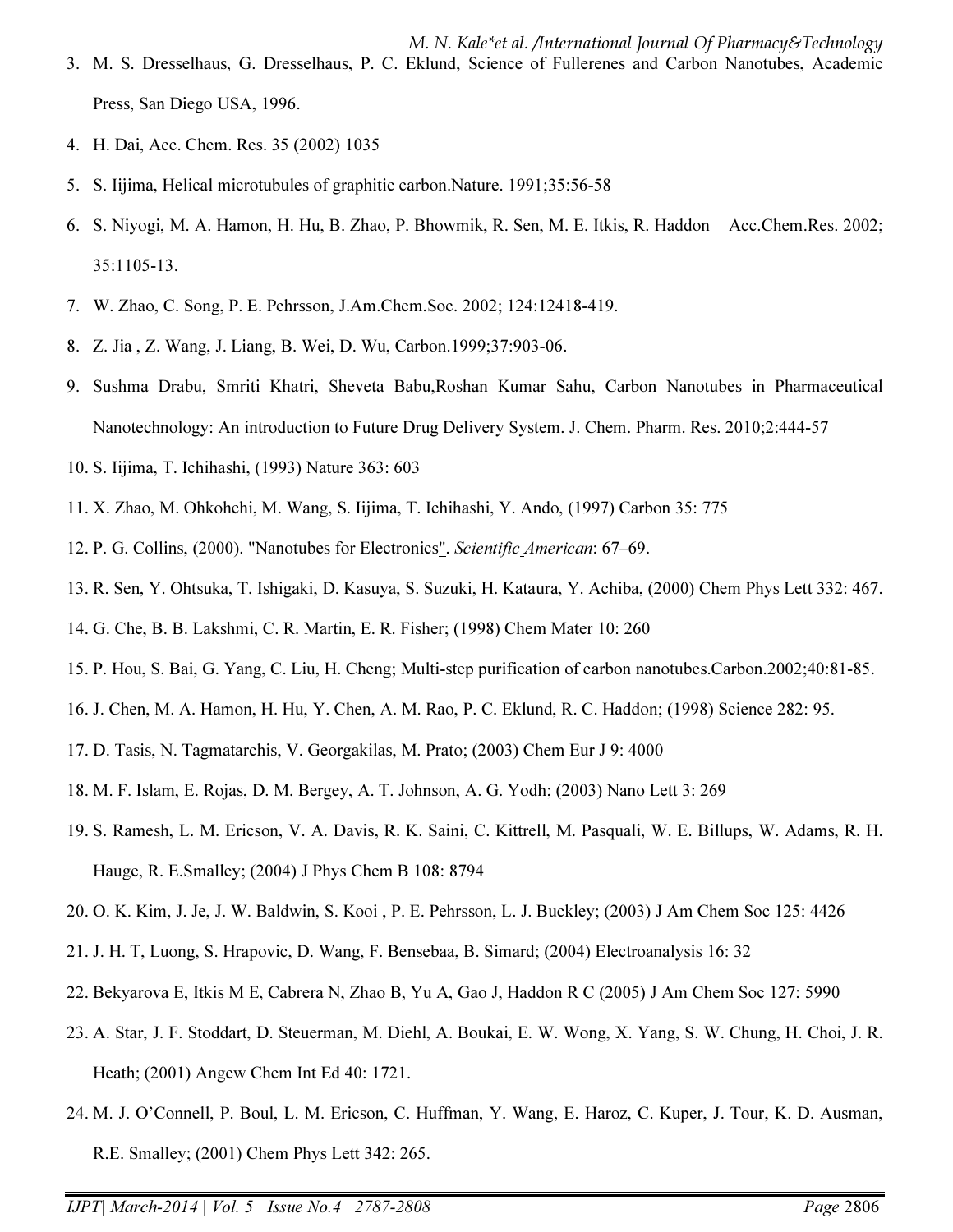- 25. J. Chen, H. Liu, W. A. Weimer, M. D. Halls, M. D. H. Waldeck, G. C. Walker; (2002) J Am Chem Soc 124:9034.
- 26. H. Dai; (2002) Acc Chem Res 35: 1035
- 27. R. Q. Long, R. T. Yang, J. Am. Chem. Soc. 123 (2001) 2058.
- 28. S. Xu, Y. Li, H. Zou, J. Qiu, Z. Guo, B. Guo, Anal. Chem. 75 (2003) 6191.
- 29. G. Zhao, S. Q. Zang, K. Z. Liu, S. Lin, J. Liang, X. Y. Guo, Z. J. Zhang, Anal. Lett. 35 (2002) 2233.
- 30. C. H. Yang, Microchim. Acta 148 (2004) 87.
- 31. Y. C. Tsai, J. M. Chen, S. C. Li, F. Marken, Electrochem. Commun. 6 (2004) 917.
- 32. J. Wang, Analyst (Cambridge, UK) 130 (2005) 421.
- 33. R. J. Chen, S. Bangsaruntip, K. A. Drouvalakis, N. W. S. Kam, M. Shim, Y. Li, W. Kim, P. J. Utz, H. Dai, Proc. Natl. Acad. Sci. 100 (2003) 4984.
- 34. M. D. Rubianes, G.A. Rivas, Electrochem. Commun. 5 (2003) 689.
- 35. A. Salimi, R. G. Compton, R. Hallaj, Anal. Biochem. 333 (2004) 49.
- 36. R. D. Deo, J. Wang, I. Block, A. Mulchandani, K. A. Joshi, M. Trojanowicz, F. Scholz, W. Chen, Y. Lin, Anal. Chim. Acta 530 (2005) 185.
- 37. Y. Q. Dai, K. W. Shiu, Electroanalysis (NY) 16 (2004) 1697.
- 38. H. G. Xue, W. L. Sun, B. J. He, Z. Q. Shen, Synth. Met. 135 (2004) 831.
- 39. X. Yu, D. Chattopadhyay, I. Galeska, F. Papadimitrakopoulos, J. F. Rusling, Electrochem. Commun. 5 (2003) 408.
- 40. F. F. Zhang, X. L. Wang, C. X. Li, X. H. Li, Q. Wan, Y. Z. Xian, L. T. Jin, K. Yamamoto, Anal. Bioanal. Chem. 382 (2005) 1368.
- 41. M. Zhang, A. Smith, W. Gorski, Anal. Chem. 76 (2004) 5045.
- 42. S. Hrapovic, Y. Liu, K.B. Male, J. H. T. Luong, Anal. Chem. 76(2004) 1083.
- 43. L. M. Dai, P. Soundarrajan, T. Kim, Pure Appl. Chem. 74 (2002) 1753.
- 44. P. Qi, O. Vermesh, M. Grecu, A. Javey, Q. Wang, H. Dai, S. Peng, K. J. Cho, Nano Lett. 3 (2003) 347.
- 45. J.-B. He, Ch.-L. Chen, J.-H. Liu, Sens. Actuators, B 99 (2004) 1.
- 46. Y. M. Wong, W. P. Kang, J. L. Davidson, A. Wisitsora-at, K.L. Soh, Sens. Actuators, B 93 (2003) 327.
- 47. J. Suehiro, G. B. Zhou, M. Hara, J. Phys. D: Appl. Phys. 36 (2003) L109